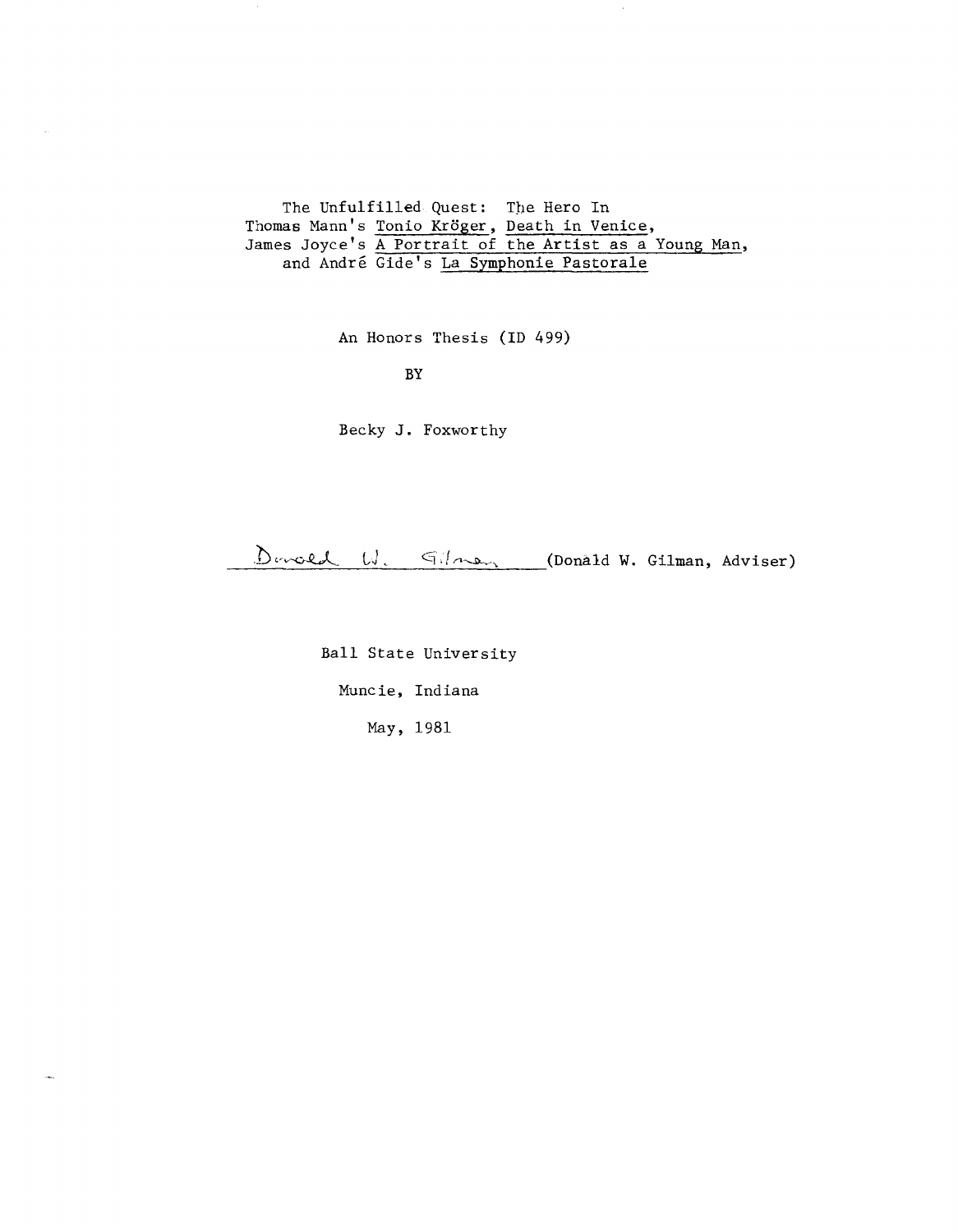$5p$ Coll<br>Thesis  $\mathcal{Z}^{\boldsymbol{\theta}}$  $1581$  $.569$ 

 $\overline{\phantom{a}}$ 

TABLE OF CONTENTS

| Introduction            | page 1                 |  |
|-------------------------|------------------------|--|
| Chapter I: Thomas Mann  | $\mathbf{p}$ age $\mu$ |  |
| Chapter II: James Joyce | page 12                |  |
| Chapter III: André Gide | page 17                |  |
| Conclusion              | page 21                |  |
| Footnotes               | page 24                |  |
| Bibliography            | page 25                |  |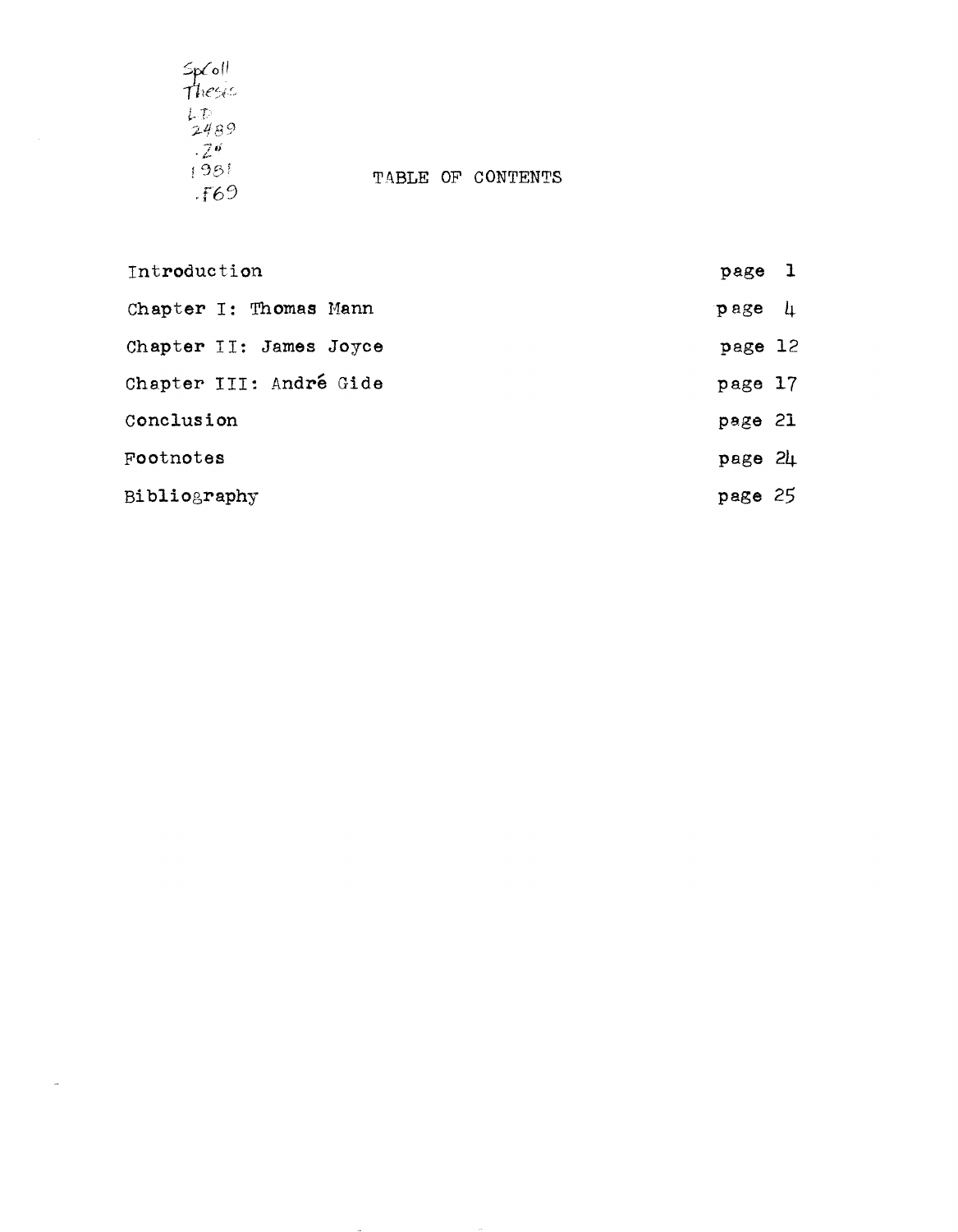#### **INTRODUCTION**

There exists an experience that is at once personal and universal. That eyperience is one of self-awareness. At some point in each person's life, a time comes for questioning beliefs and reeyamining values. We, being human, feel a need to fill the void -- to know, as Socrates said, ourselves.

We begin innocently on our journey through life, and through a myriad of experiences we reach new levels of awareness and understanding. We begin to know who we are, and why we are what we are. This experience comes at different times in each person's life. The quest is sparked by different catalysts. Some of us seek self-awareness, and some fear it. Yet we all eyperience it.

The search of one's self is a universal theme in literature as well as in life. Man's conflicts on his journey through life -- how he acts, reacts, and interacts with others lead him to greater self-awareness. How man deals with this is the common thread throughout each of the four works with which we shall deal. These works are Tonio Kröger and Death in Venice, both by Thomas Mann, A Portrait of the Artist as a young Man, by James Joyce, and La Symphonie Pastorale, by Andre Gide. In each of these stroies, the author shows us a different way of dealing with our search for identity. Each author follows a character on his search for self-awareness as he journeys through life, and brings him to some point of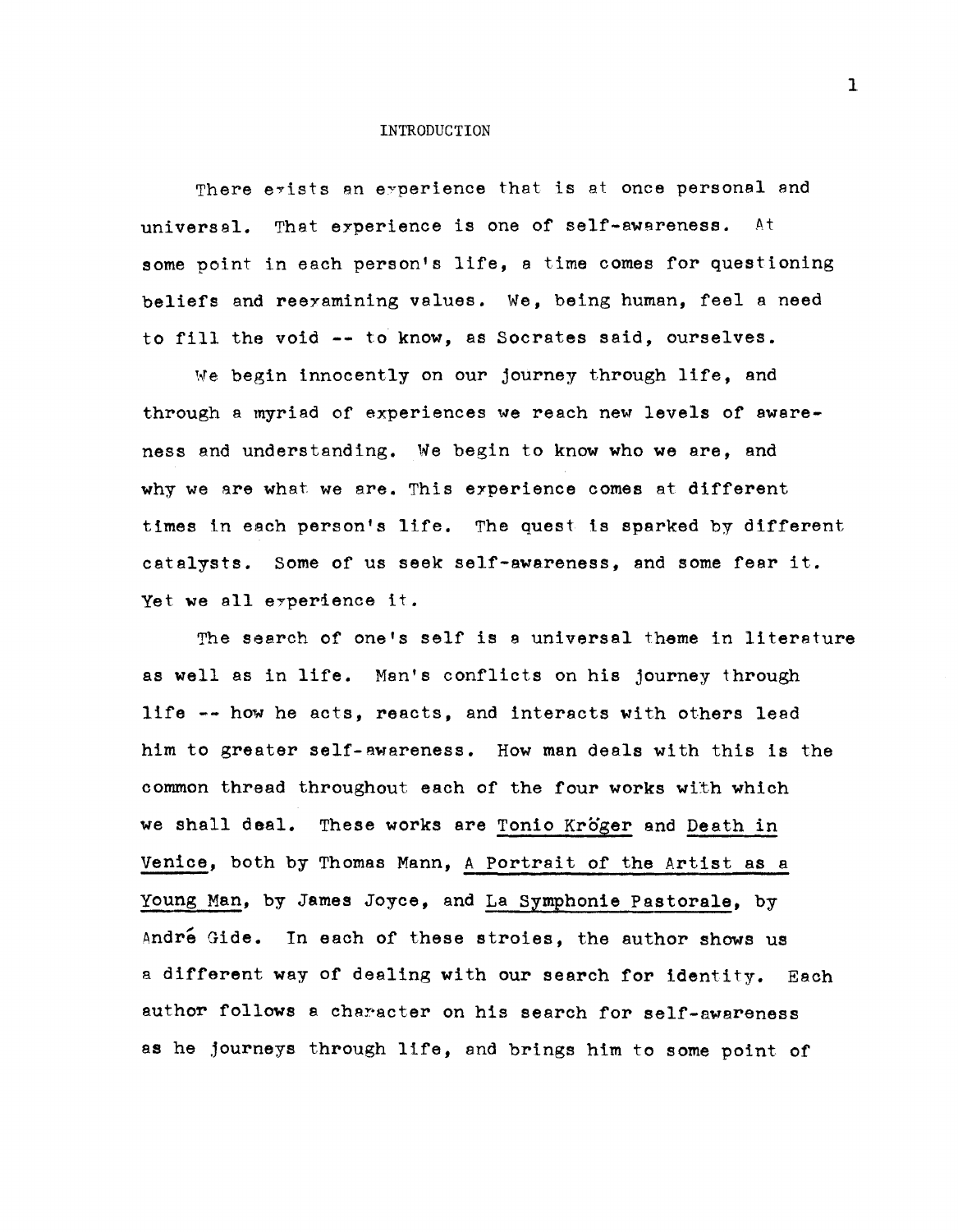acceptance or resignation.

In Thomas Mann's works, we will see his main characters travel constantly, restlessly, struggling to reach an ideal. This search is changing but never ending, and his characters cannot resolve their conflicts or attain their ever-elusive ideals. Therefore, they are resigned to live, or die, unfulfilled.

James Joyce allows his readers to follow his main character on his journey toward self-awareness by revealing glimpses at the different feelings and experiences he has. His character goes through the cycle of life, sometimes winning and sometimes losing, always questioning the world about him. He finally reaches a point where he can accept himself for what he is. He comes to grips with his existence, and therefore resolves his conflict.

André Gide's main character is a tragic one, who refuses to face himself or his conflict until it causes the fall or destruction of everything he loves. Faced with his loss, he finally sees who he is and what he has done. He accepts this, and is resigned to live with it.

Each author shows us his character's progression on two different planes **--** that of human action, and that of harmony of action. Thomas Mann and Andre Gide show human action. The reader witnesses the story's drama as it unfolds. James Joyce uses both human action and a harmony of action, the

 $\mathcal{P}$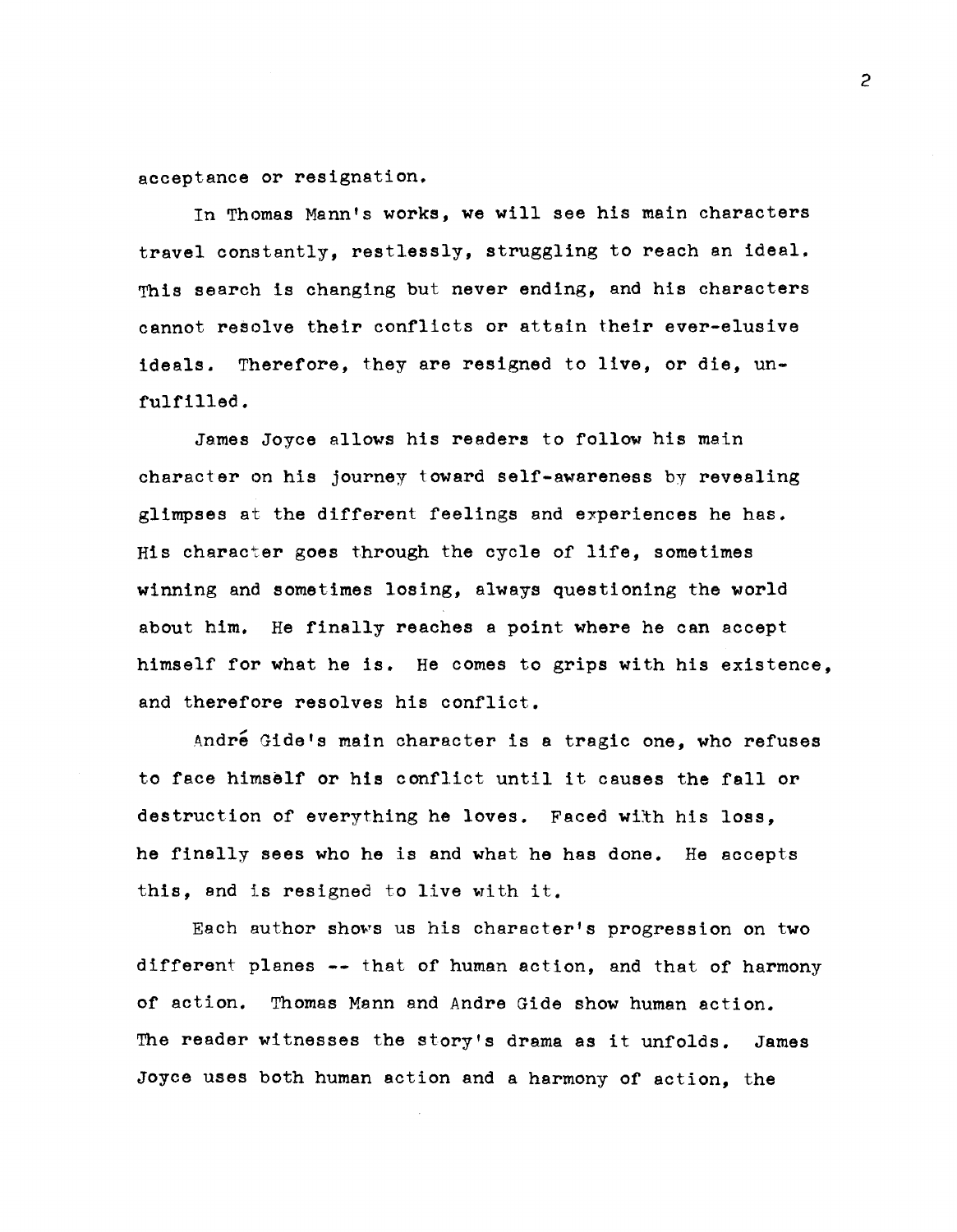intermingling of which lends it a greater sense of reality. There is little or no use of narrative in these stories.

Each author also reinforces the psychological progress of his character with the use of vivid imagery. Thomas Mann uses images of water and death. James Joyce alternates images of hot and cold, hope and despair, and clean and dirty. By the juxtaposition of these images, he shows the reader the cyclical nature of life and how his character progresses through the life cycle. Andre Gide uses images of snow and then of water as the winter turns to spring, to show the progression of his characters and the storyline.

In the following chapters we will examine these works more carefully, noting how each character progresses or regresses on his journey to self-awareness and how he deals with the reality of himself.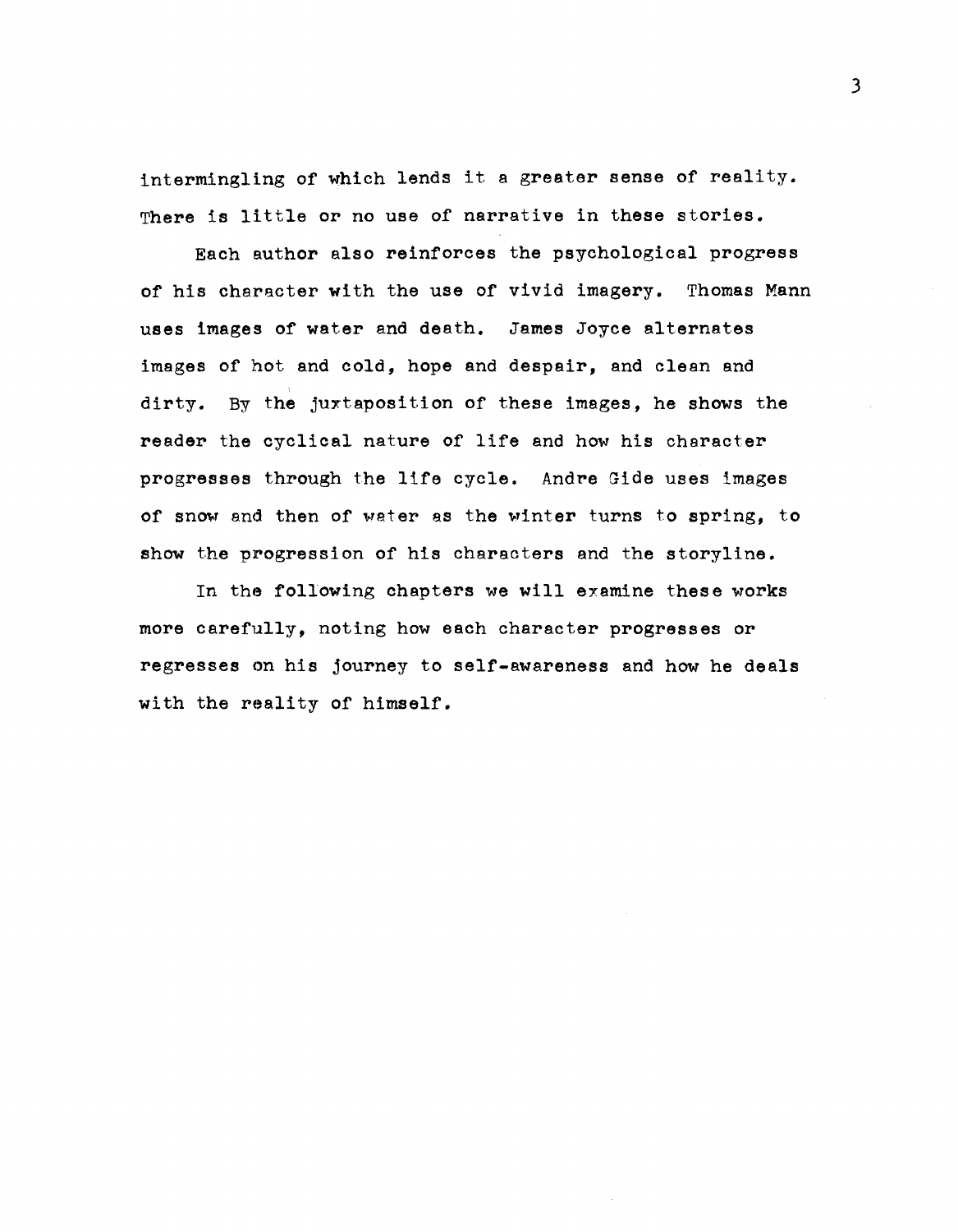### CHAPTER I : THOMAS MANN

Tonio Kröger, written by Thomas Mann in 1903, is a sort of autobiography; the study of the growth of a man into self-knowledge. In this story, Mann traces the life of the protagonist, Tonio Kroger, by giving the reader glimpses of the feelings and experiences of three relationships through which he develops. Menn shows us Tonio's growth from a young schoolboy to a successful artist who learns to accept himself and his life.

The reader's first glimpse of Tonio is as a boy of fourteen, vying for the affection and attention of his school mate Hans Hansen. The second relationship in which we see Tonio is with his neighbor girl Ingeborg Holm. Both Hans and Inge were "...the blond, fair-haired breed of the steel-blue eyes, which stood to (Tonio) for the pure, the blithe, the untroubled in life; for a virginal aloofness that was at once both simple and full of pride..." $^{\text{II}}$  This represents an ideal for Tonio, an ideal which he knows he can never achieve. Tonio becomes aware of this through the conflict he sees between himself and others. He is not blond and fair, but dark and black-haired like his mother. Even his name, Tonio, was "foreign and queer" (p. 13). Tonio realized very early that "...there was always something queer about him, whether he would or no, and he was alone,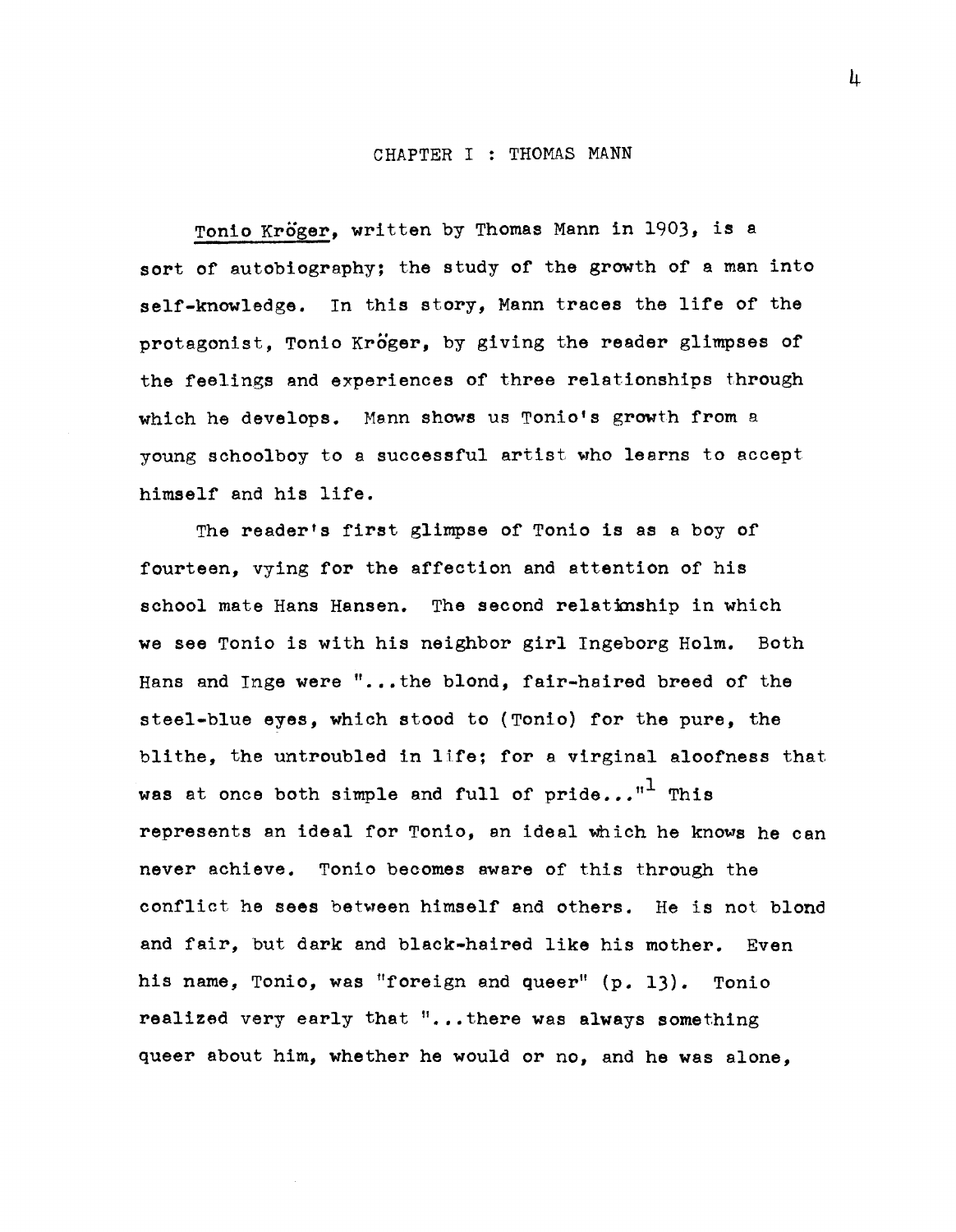the regular and usual would none of him" (p. 13). He became accutely aware from his relationships with Hans and Tnge that:

> ...love would surely bring him much pain, affliction, and sadness...yet he received this love with joy, surrendered himself to it, and cherished it with all the strength of his being; for he knew that love made one vital and rich, and he longed to be vital and rich...  $(p. 15)$ . vital and rich...

Mann shows us in these two relationships how Tonio's "differentness" pulls him apart, separates him from others. He wants to be like them, but knows that he isn't. Tonio suffers from his alienation, but this suffering makes him grow stronger as an individual. Tonio leaves home and spends several years traveling. Through his experiences, "...all that he saw could by put in two words  $--$  the comedy and tragedy of life. And then, with knowledge, its torment and its arrogance, came solitude" (pp. 21-22).

As Tonio matures, as a man and as an artist, we can see his development through his frank discussions with his friend Lisabeta Tvanova. Even as he becomes a well-known artist, Tonio feels the conflict that plagued his youth. He knows the "curse" of the artist -- the feeling of differentness. He is aware that:

The artist must be un-human, extra-human;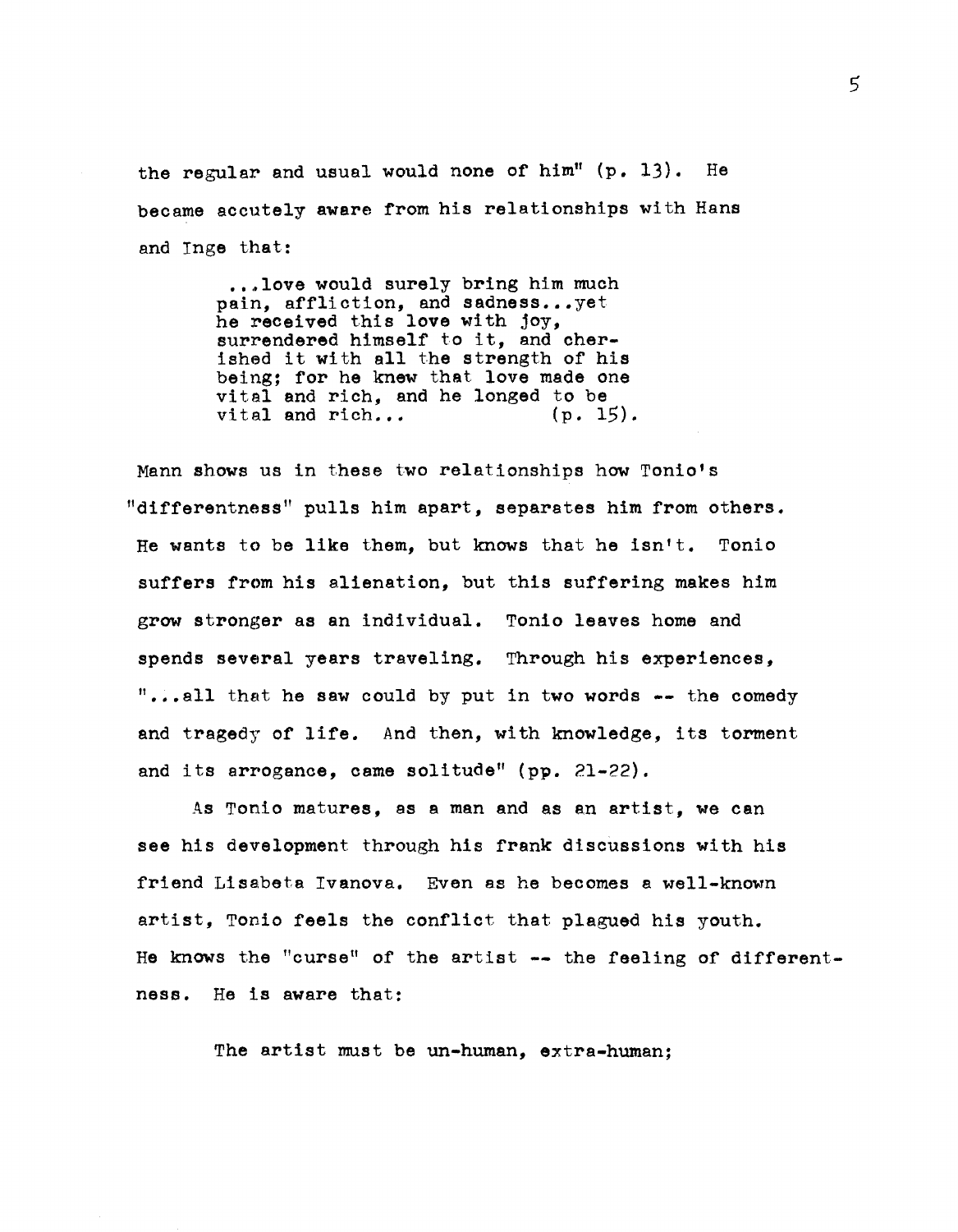he must stand in a queer aloof relationship to our humanity; only so is he in a position ...to represent it, to present it, to portray it to good effect (p. 26).

As a poet, Tonio must feel, yet he must coldly analyze those feelings. He must be at the same time ordinary, yet extraordinary. For Tonio, art and life run parallel. He must always be different, distinct, set apart from that which is his ideal. Tonio confesses that he loves life and is "...sick to death of depicting humanity without having any part or lot in it"  $(p. 27)$ .

Toward the end of the story, Tonio is haunted once again by those feelings when he accidentally meets Hans and Inge in Denmark. They do not recognize Tonio, and he longs to speak to them, but he does not. He realizes that he cannot go back and begin again. "All was as it had been, and he too was happy, just as he had been"  $(p. 57)$ . Tonio is resigned to believe that his conflict was destined, and that were he to begin again, everything would turn out just the same. He sees himself as he now is:

> He thought of the dreamy adventures of the senses, nerves, and mind in which he had been involved; saw himself eaten up with intellect and introspection, ravaged and paralysed by insight, half worn out by the fevers and frosts of creation, helpless and in anguish of conscience between two extremes, flung to and fro between austerity and lust; raffine, impoverished.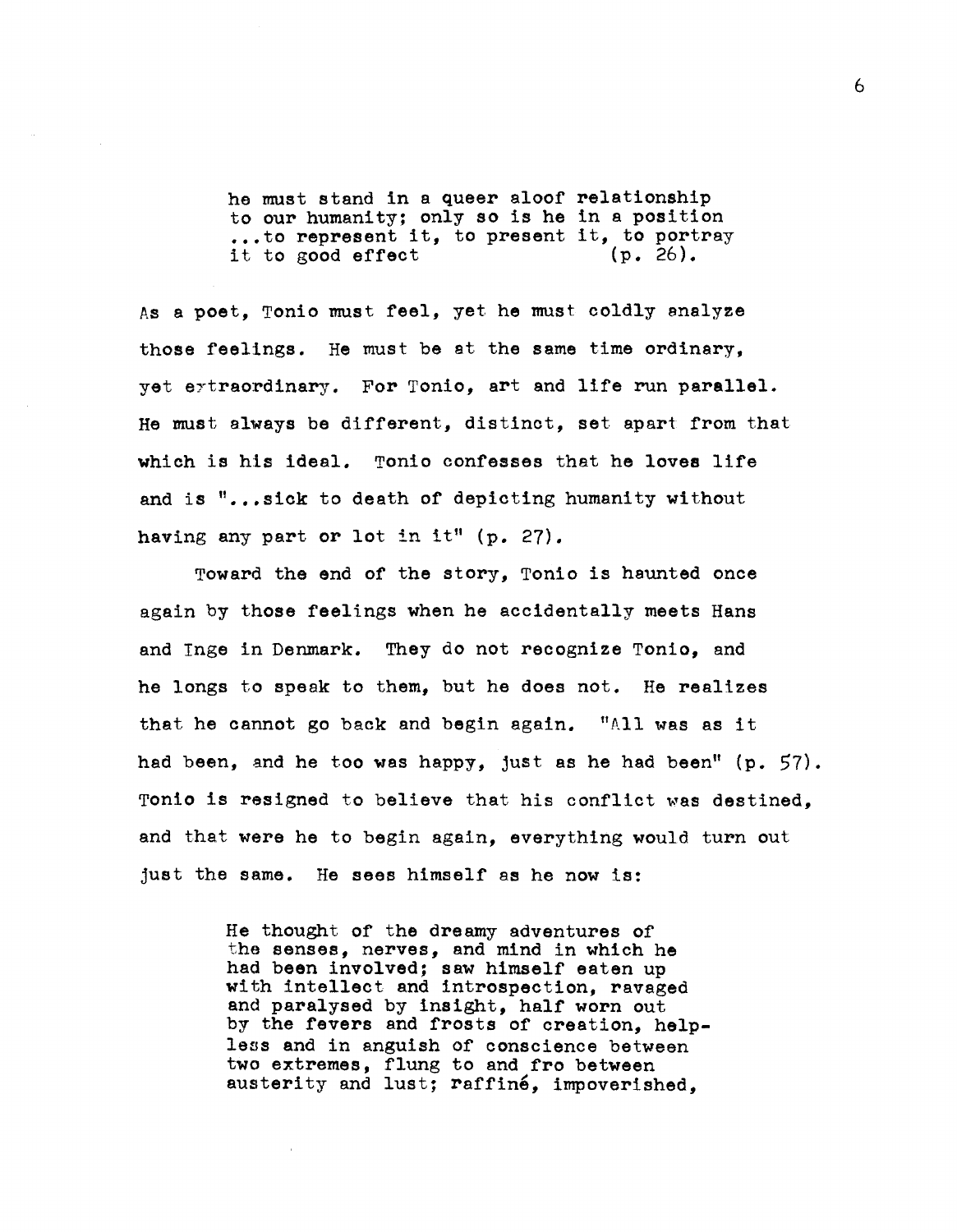exhausted by frigid and artificially heightened ecstasies; erring, forsaken, martyred and ill -- and sobbed with<br>nostalgia and remorse (p. 58). nostalgia and remorse

Sadly enough, Tonio remains lost, helpless to escape his alienation. Here in the end, Tonio accepts this realization. Ironically, he constantly insists that he is not e. "gypsy in a green wagon"  $(p. 13)$ , yet he is. His journey to this knowledge of himself has made him accept his isolation, and he resigns himself to his "differentness." Says Tonio, " I stand between two worlds. I am at home in neither, and I suffer in consequence" (p. 59). From this point, Tonio must live in a constant state of conflict. He cannot be fulfilled because he accepts his conflict, resigns himself to live with it, therefore not resolving it.

Death in Venice, written by Thomas Mann in 1912, seems to begin almost where Tonio Kröger ended. The main character, Gustave von Aschenbach, is an older man. He, like Tonio, is a well-known writer. One day after his afternoon walk, Aschenbach feels restless and decides that he needs to travel. He goes to a small island, but not finding it to his taste, he moves on to Venice. Staying in the same hotel is a Polish family. Tadzio, the young polish boy fascinates Aschenbach. To him, Tadziorepresents the ideal of art, the classic form, much like Hans and Inge represented perfection to Tonio in Tonio Kröger.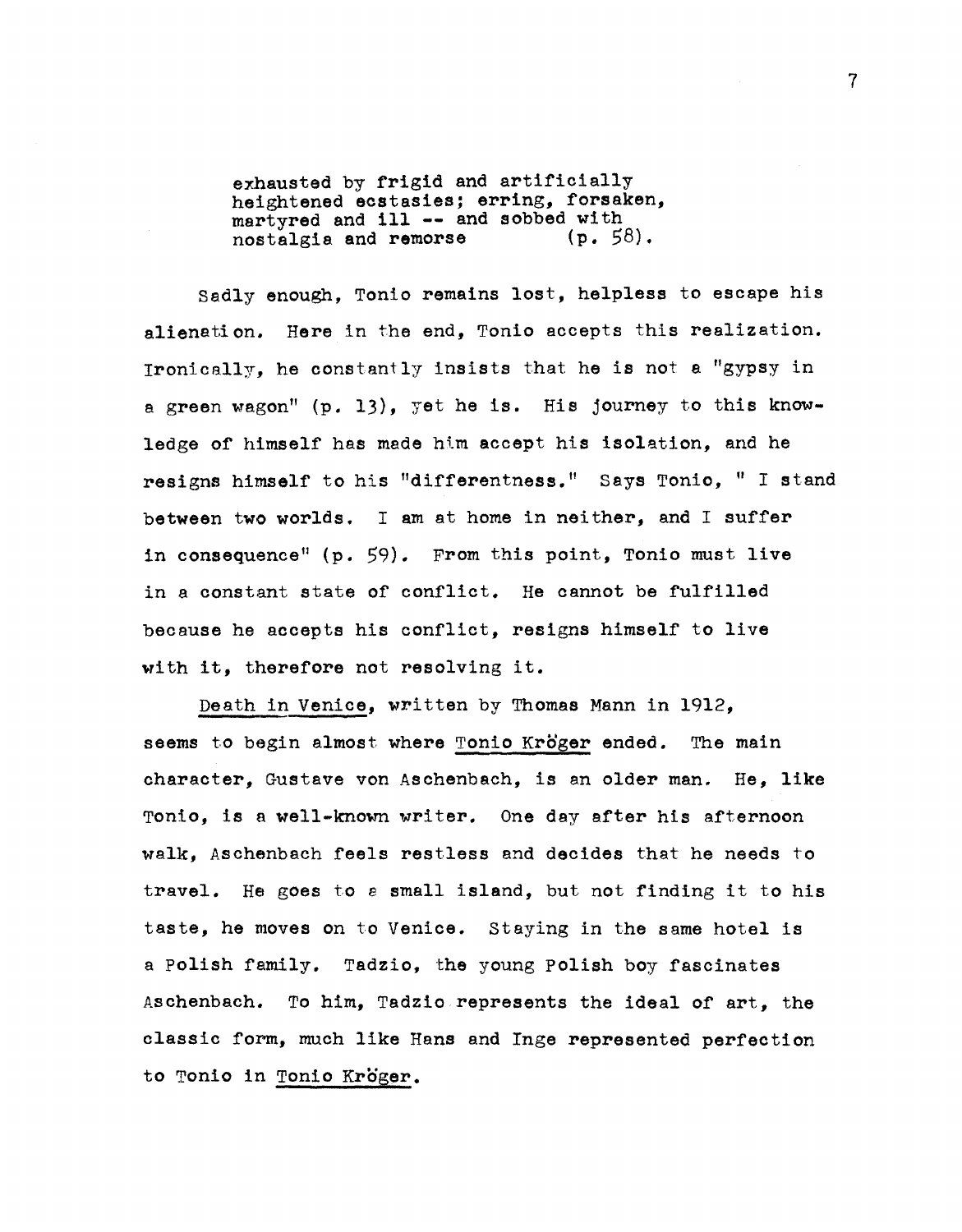Aschenbach develops an unnatural passlon for Tadzio which he imagines the boy to return through eye contact. Aschenbach is obsessed with Tadzio and despite an outbreak of cholera which eventually kills him, he wants to stay near the boy.

Aschenbach faces the same dilemma as Tonio did in committing his life to perfecting his art, to attaining his ideal. To Aschenbach. Tadzio represented his ideal:

> His face recalled the noblest moment of Greek sculpture...the expression of pure and godlike serenity. Yet with all this chaste perfection of form... he had never seen, either in nature or art, anything so utterly happy and consummate  $(p. 82)$ .

Many times the vision of Tadzio brought to Aschenbach's mind the images of mythology,  $\mathsf{I}$ ...like a primeval legend, handed down from the beginning of time, of the birth of form, of the origin of the gods"  $(p. 89)$ . He compares Tadzio to Phaedrus  $(p. 100)$ , to Eros  $(p. 103)$  and to Hyacinthus (p. 104). Like his love for Tadzio, Aschenbach's artistic style "...showed an almost exaggerated sense of beauty, a lofty purity, symmetry and simplicity, which gave his productions a stamp of the classic, of conscious and deliberate mastery" (p. 71).

Aschenbach faced the conflict, like that of Tonio's, between the artist as a "seer" and the artist as a "creator."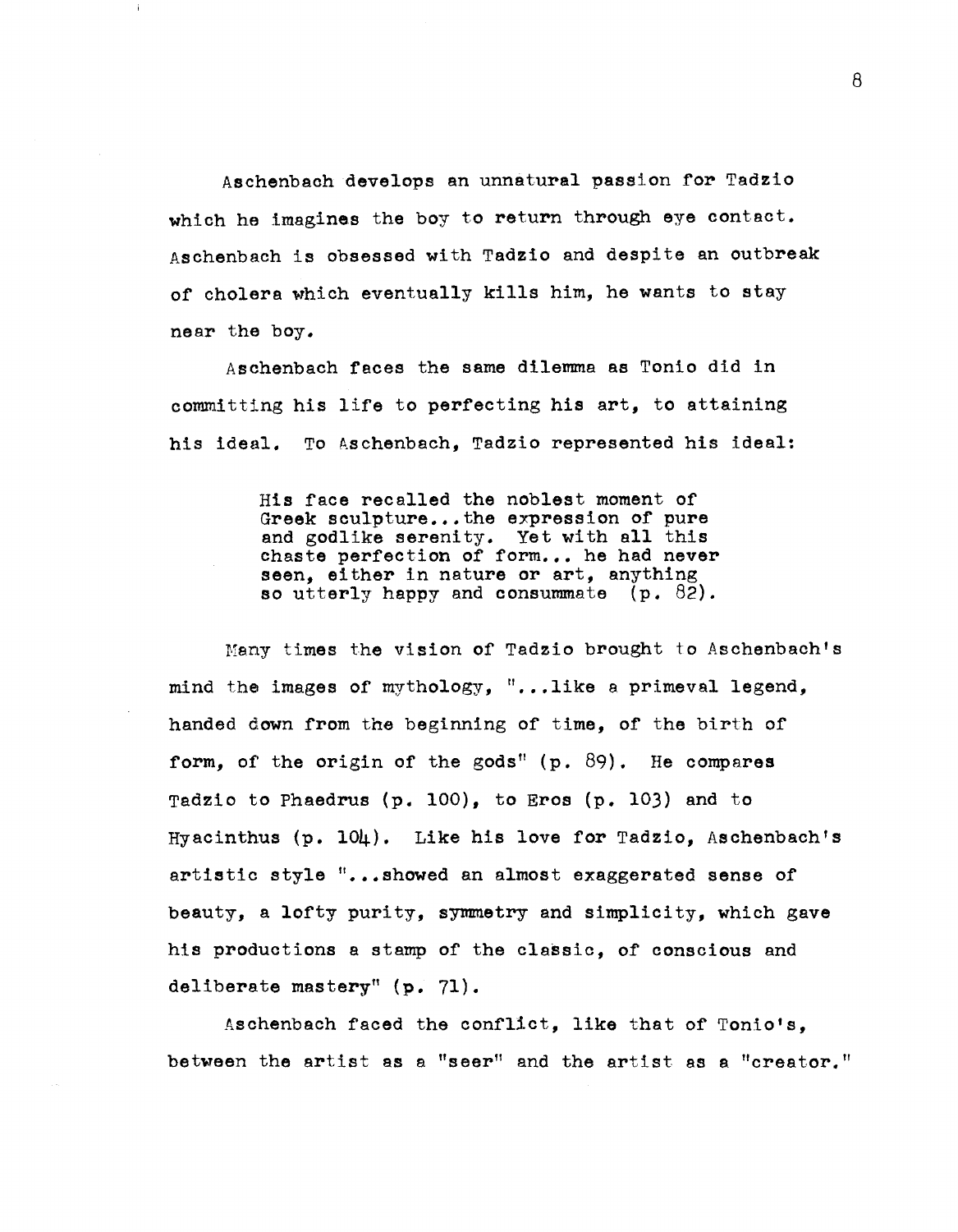He calls it the "miracle of regained detachment" (p. 71). However, Aschenbach seems to become less "detached" and confuses reality. He equates Tadzio with this perfection of artistic form.

We may use the artist's struggle for perfection as a metaphor for man's search for the ideal. And what is the ultimate ideal for man but immortality? Man may struggle to attain this ideal, but like Tonio, he knows he cannot reach it. Likewise, Aschenbach knew he was searching for something elusive and that there could therefore be no consummati on:

> Lured by those eyes, led on the leadingstring of his own passion and folly, utterly lovesick, he stole upon the footsteps of his unseemly hope -- and at the end<br>found himself cheated (p. 124). found himself cheated

Another factor in Aschenbach's inability to achieve his goal, and in man's inability to reach his ultimate goal, is time. Death is imminent throughout the work, as it is in life. It is even foretold in the title. There are many references to and symbols of death throughout the story which Aschenbach notices, but either ignores or accepts. At the very beginning on his afternoon walk, Aschenbach finds himself in a cemetery, where there appears an exotic looking stranger. "He stood there peering up into space out of colourless, red-lashed eyes, while two pronounced perpendicular furrows showed on his forehead... (he) had a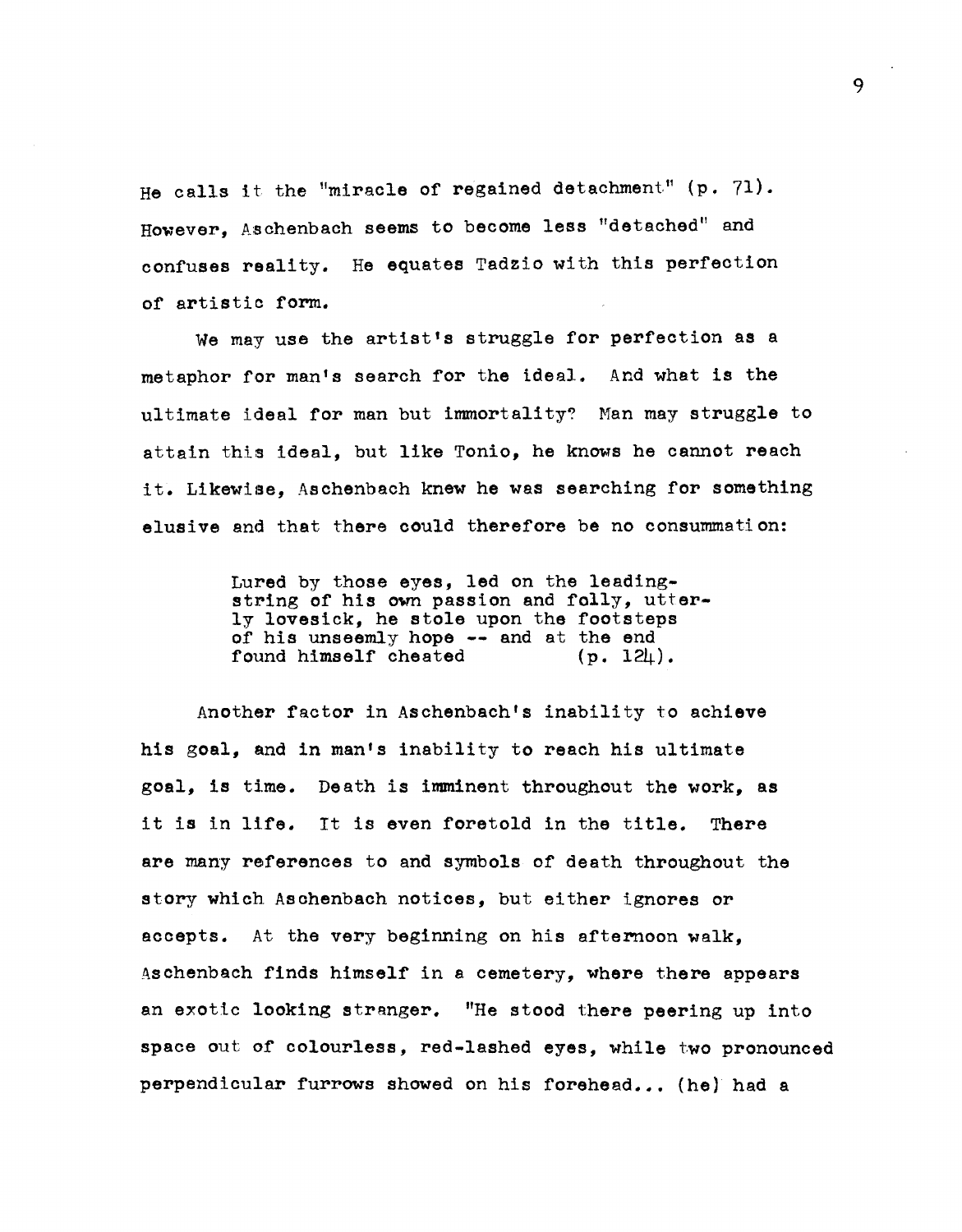bold and domineering, even a ruthless  $air...$ " (p. 63). When he reached Venice, Aschenbach rode in a gondola:

> That singular conveyance, come down unchanged from ballad times, black as nothing else on earth except a coffin...what visions of death itself. the bier and solown rites and last<br>soundless voyage! (pp.  $77-78$ ). soundless voyage!

At the hotel, the leader of a group of musicians had, like the stranger at the cemetery, a face  $\mathbb{I}$ ... furrowed with grimacing, and two deep wrinkles of defiance and self-will, almost of desperation, stood oddly between the red brows, above the grinning mobile mouth"  $(p. 114)$ . This musician also carried with him a "suspicious odour"  $(p. 114)$  like that which Aschenbach smelled throughout the city. The odor of sickness was Aschenbach's suspicion of the cholera outbreak that city officials and newspapers tried to hide. (p. 117).

Another symbol of passing time was an hourglass:

Long ago, in his parental home, he had watched the sand filter through an hourglass -- he could still see, as though it stood before him, the fragile, pregnant little toy. Soundless and fine the rust-red streamlet ran through the narrow neck, and made as it declined in the upper cavity, an exquisite little vortex  $(p. 116)$ . exquisite little vortex

Despite these warnings, this overbearing presence of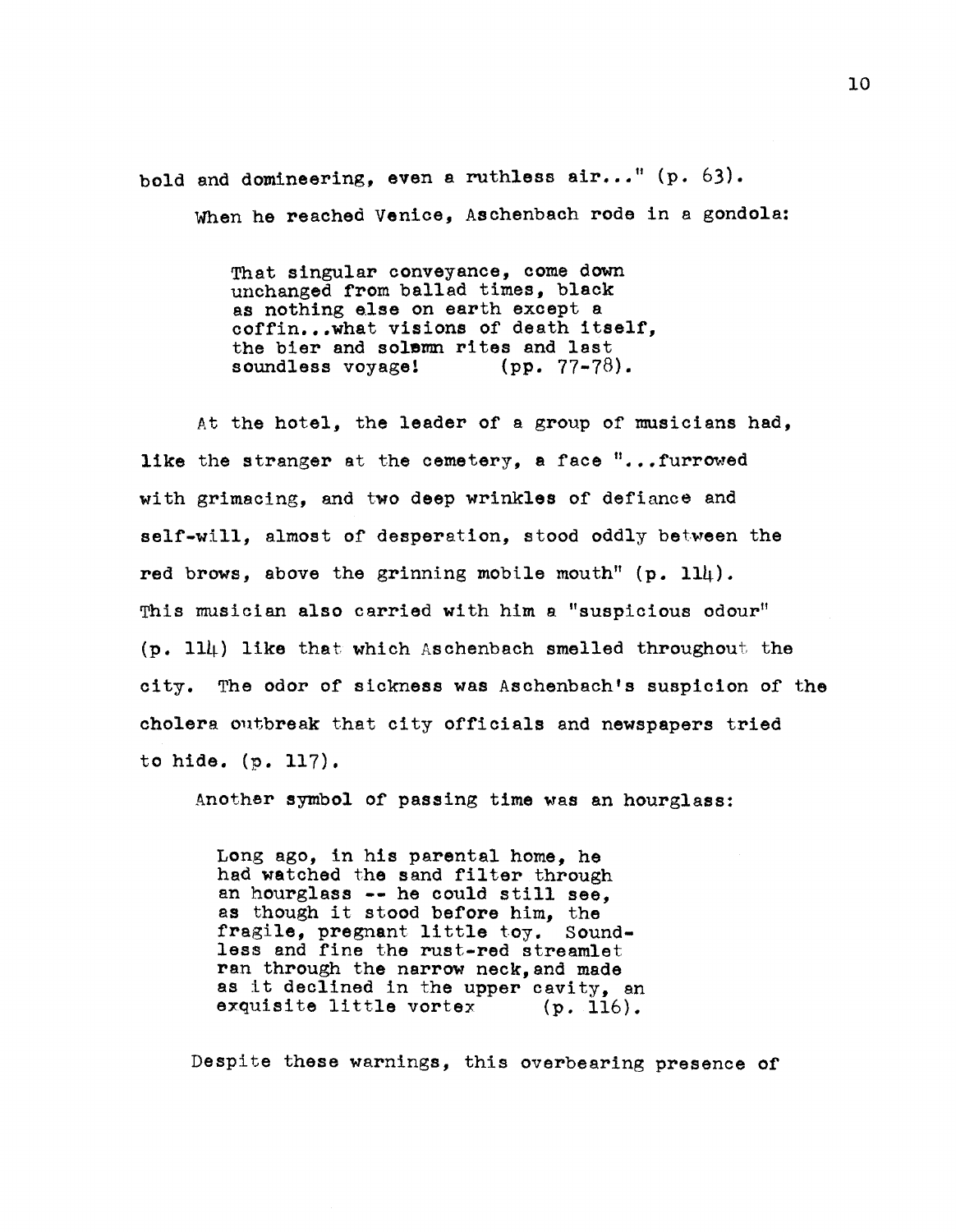death. Aschenbach continues to strive for his ideal, for "...he would have staked all he possessed to keep it, since in his infatuation he cared for nothing but to keep Tadzio here, and owned to himself, not without horror, that he could not exist were the lad to pass from his sight"  $(p. 108)$ .

Aschenbach, like Tonio, was chasing an elusive dream and he knew it. He welcomed it with "a calm and deliberate acceptance of what might come" (p. 96). But because of the factor of time, he had to accept his conflict as unresolved.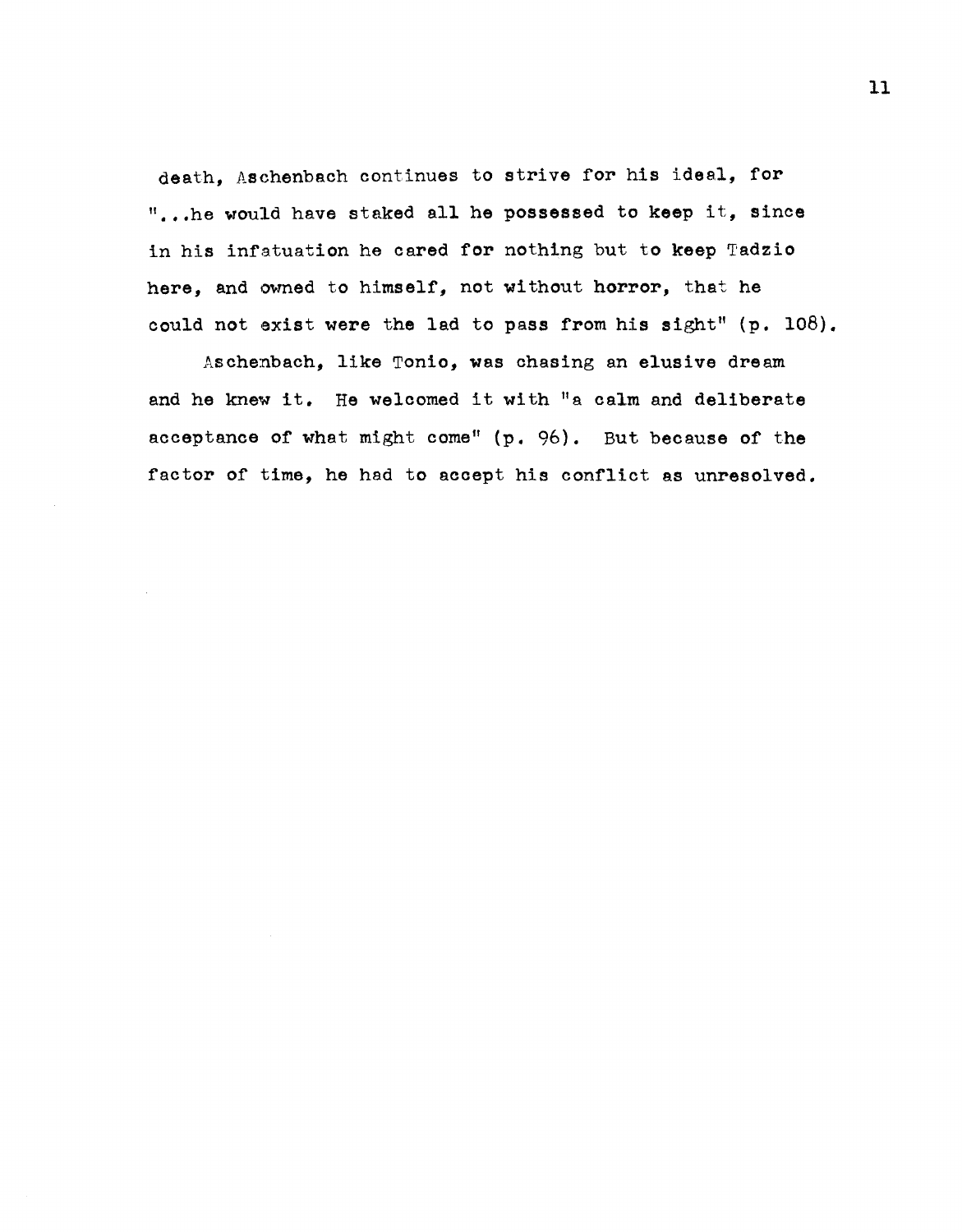## CHAPTER II JAMES JOYCE

A Portrait of the Artist as a Young Man, written by James Joyce in 1914, is exactly that; a portrait of himself, in the character of Stephen Dedalus, as a young man. Like Tonio Kroger, the reader observes glimpses of the artist's life, following him on his life's journey from childhood to young adulthood. A Portrait of the Artist as a Young Man unfolds the story of Stephen Dedalus' spiritual and personal development in five stages.

The first stage, or chapter, describes Stephen's childhood experiences at Clongowes, a Jesuit boarding school not far from his home in Dublin. Stephen felt, like Tonio, that he was different from the others. "All the boys seemed to him very strange. They had all fathers and mothers and different clothes and voices."<sup>2</sup> The dominant emotion of his childhood seems to be that of fear and wonder at those around him, and the feeling of being different from them. Even his name, like Tonio Króger's, is symbolic. Stephen. the name of the first martyr, seems to predestine him to suffering. Dedalus, the mythological master craftsman, seems to symbolize his intelligence and creativity as as artist.

The next three chapters are mostly about Stephen's life at Belvedere College, a Jesuit high school in Dublin.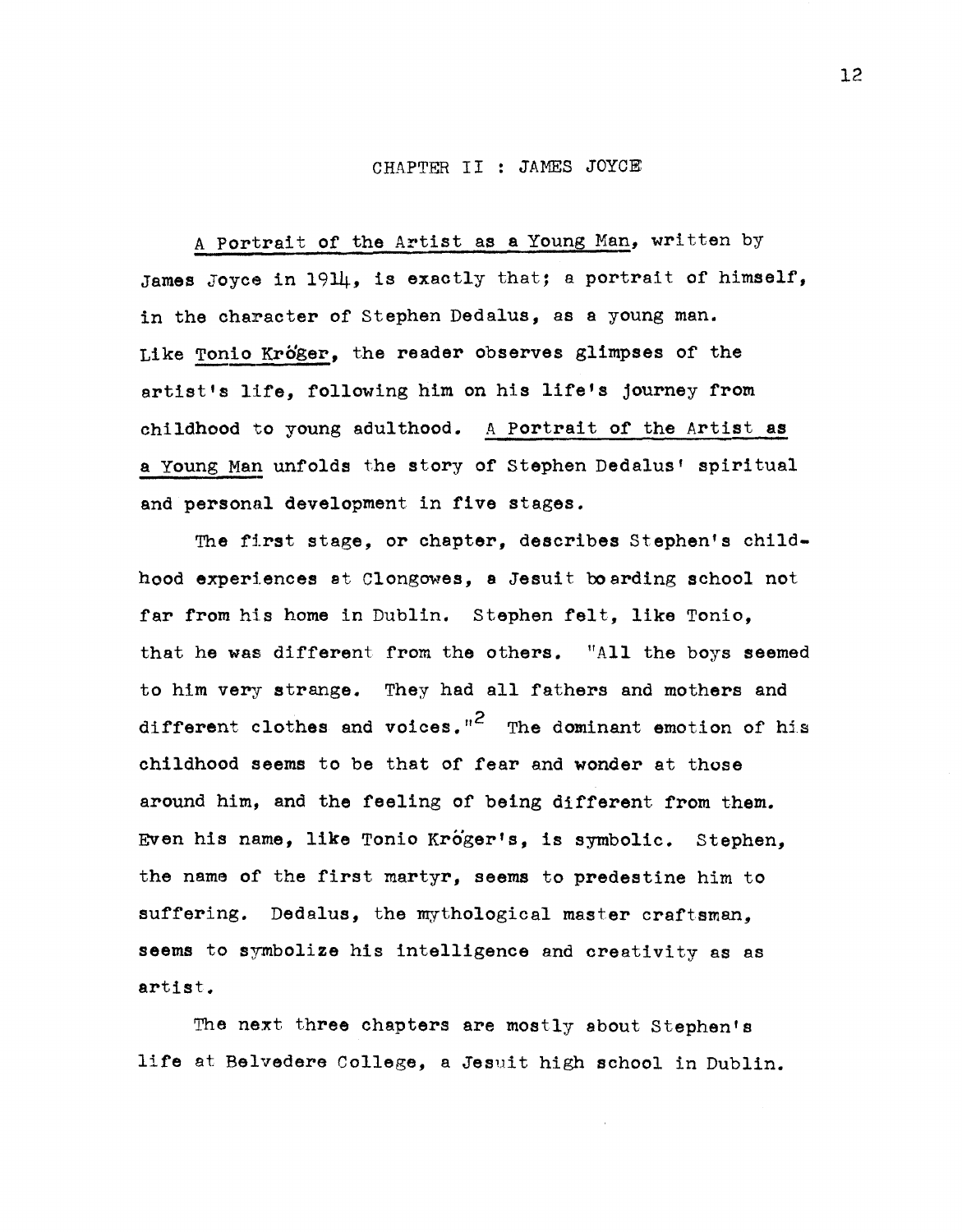In chapter two, stephen, as a teenager is more comfortable with the other boys. He has his own friends and is "a model youth. He doesn't smoke and he doesn't go to bazaars and he doesn't flirt and he doesn't damn anything or damn all" (p. 324). The dominant emotion in this chapter is dissatisfaction and disquietude.

> The old restless moodiness had again filled his breast as it had done on the night of the party but had not found an outlet in verse. The growth and knowledge of two years of boyhood stood between then and now, forbidding such an outlet; and all day the stream of gloomy tenderness within him had started forth and returned upon itself in dark courses and eddies, wearying him in the end until the pleasantry of the perfect and the painted little boy had drawn from him a movement of impatience (pp. 325-326).

With Stephen's increased self-awareness came sexual awakening, and all the rebellion and hyper-sensitivity that accompanies that stage of life.

> His blood was in revolt... He felt some dark presence moving irresistably<br>upon him from the darkness, a presence subtle and murmurous as a flood filling<br>him wholly with itself  $(p. 351)$ . him wholly with itself

Overcome by this feeling, Stephen sins secretly until in the third chapter, a spiritual retreat is held at his school. Joyce gives a poignant description of hell in Father Arnall's sermons (pp. 364-368 and pp. 373-379).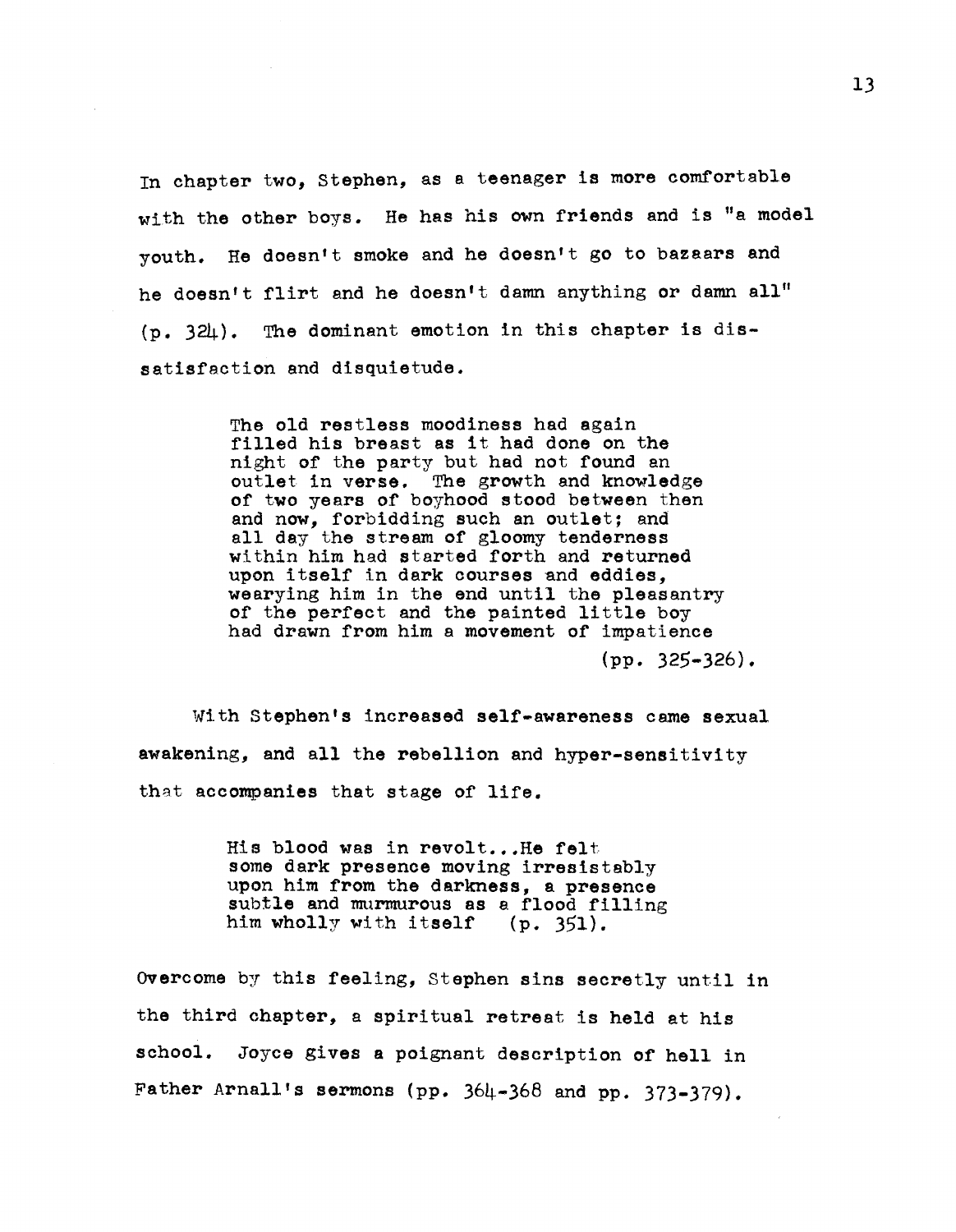"The preacher's knife had probed deeply into his diseased conscience and he felt now that his soul was festering in  $sin''$  (p. 368), and Stephen was moved to confession.

In chapter four, we see the height of Stephen's spiritual awareness. He devotes his life to the church and is asked to consider the priesthood. (p.  $\mu$ 18). However,

> His soul traversed a period of desolation in which the sacraments themselves seemed to have turned into dried up sources. His confession became a channel for the escape of scrupulous and unrepented imperfections. His actual reception of the eucharist did not bring him the same disso1ving moments of virginal self-surrender... (p.4ll).

stephen knew that he could not become a priest of the church because he was destined to become a priest of the imagination. "His destiny was to be elusive of social or religious orders... He was destined to learn his own wisdom apart from others or to learn the wisdom of others himself wandering among the snares of the world"  $(pp.422-423)$ .

In the final chapter, Stephen tries to absorb everything around him. He sees the world in its totality: "Three things are needed for beauty; wholeness, harmony, and radiance" (p. 479). James Joyce expresses through Stephen. as Thomas Mann does through Tonio and Aschenbach, the nature of the artist. Mann portrayed the artist as both "seer" and "creator." He must see and then analyze that which is around

 $1<sup>h</sup>$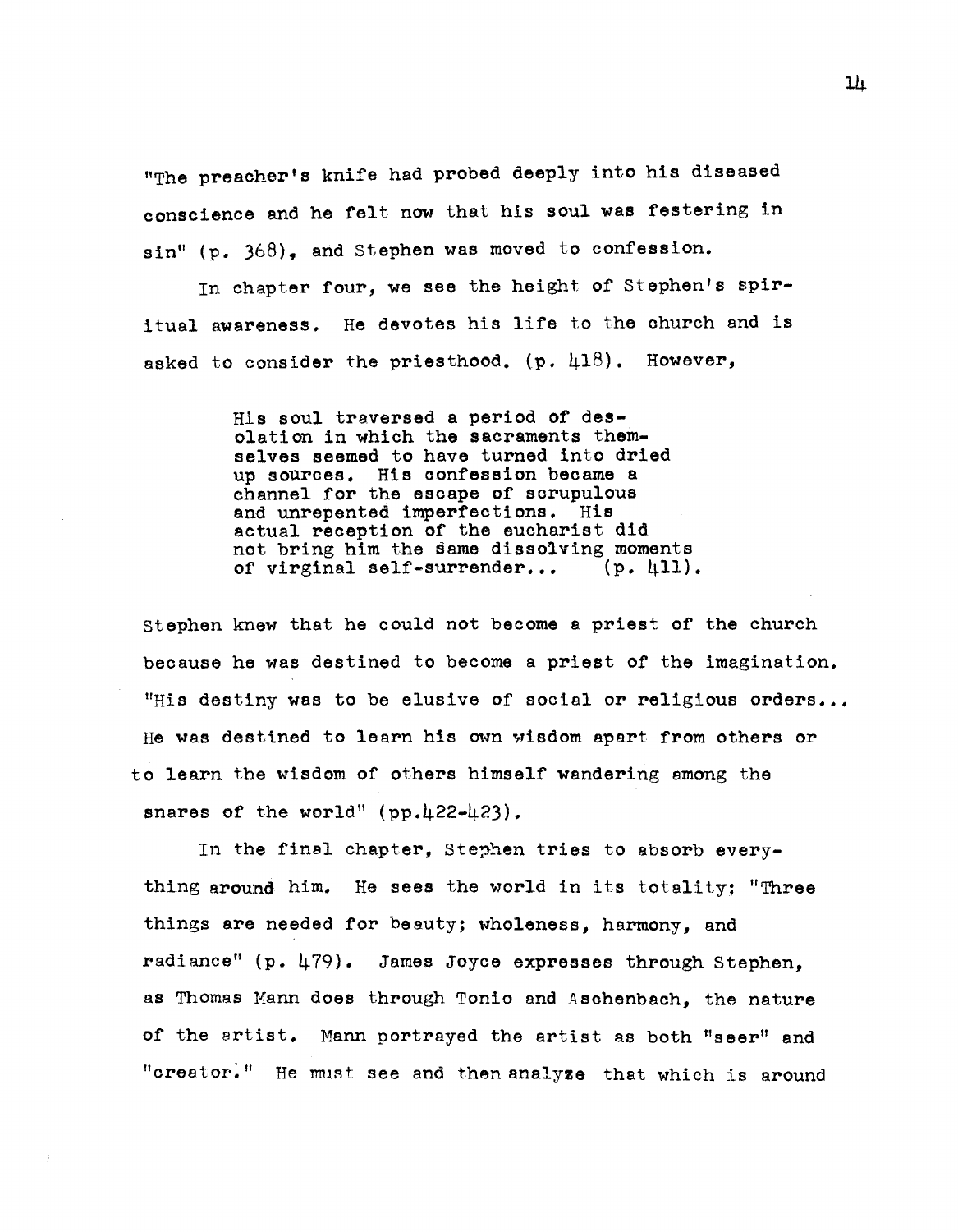him before he can recreate it through art. Likewise, Joyce says that;

> To speak of these things and to try to understand their nature and, having understood it, to try slowly and humbly and constantly to express, to press out again, from the gross earth or what it brings forth. from sound and shape and colour which are the prison gates of our soul, an image of the beauty we have come<br>to understand  $--$  that is art (p. 473). to understand  $--$  that is art

Like Tonio Kröger and Aschenbach, Stephen realizes that the artist must be part of life, yet apart from it. Stephen, seeing the world in this new light, understands and accepts who he is end whet he must do.

> I will not serve that in which I no longer believe whether it call itself my home, my fatherland or my church; and I will try to express myself in some mode of life or art as freely as I can and as wholly as I can...I do not fear to be alone or to be spurned for another or to leave whatever I have to<br>leave  $(n, 519)$  $(p. 519)$ .

Unlike Tonio Kröger and Gustave von Aschenbach who are attracted by love, who travel in search of it. Stephen withdraws from it, travels to be relieved of it.

Through these glimpses at the experiences in Stephen Dedalus' life, James Joyce gives us a realistic presentation of the human experience. Throughout the story, we see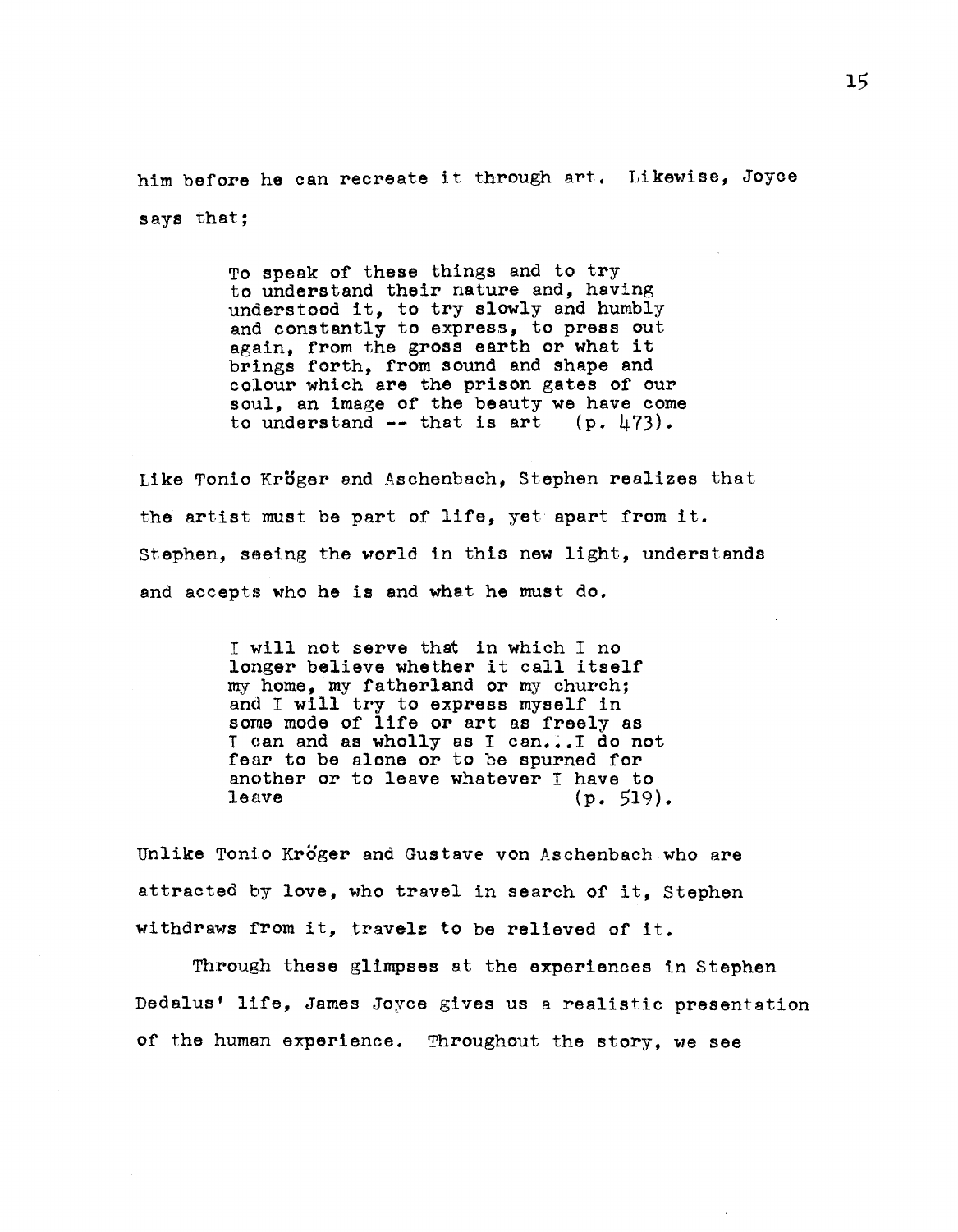stephen's progression to self-awareness. We see his hopes and despair. By the constant juytaposition of images of hope and despair, ideal and reality, Joyce shows us the cyclical nature of life. Each chapter which signifies a stage in Stephen's development, ends in a note of hope, only to be destroyed later. With each rise, there is a fall, and with each action, a reaction or result. Stephen is caught in the middle. In the first chapter, Stephen's recovery from illness is followed by Parnell's death. (pp. 262-268). stephen has been looking forward to going home for Christmas, but the Christmas dinner is spoiled by a heated discussion about the death of Parnell. (pp.  $268-283$ ). The image of cold, slimy water is followed by that of a warm fire and a cup of hot tea  $(p. 249)$ . The image of cold sheets is followed by that of a warm bed (p. 257). The image of washing one's hands is followed by that of dirty water being sucked down the drain (p. 250). The juxtaposition of these images; life and death, hot and oold, clean and dirty, shows us the natural cycle of life.

The cyelical nature of life is also acknowledged at the end when Stephen has accepted himself and decides to leave home. He has, indeed, travelled through the cycle of life and is ready to "encounter for the millionth time the reality of experience..."  $(p. 526)$ .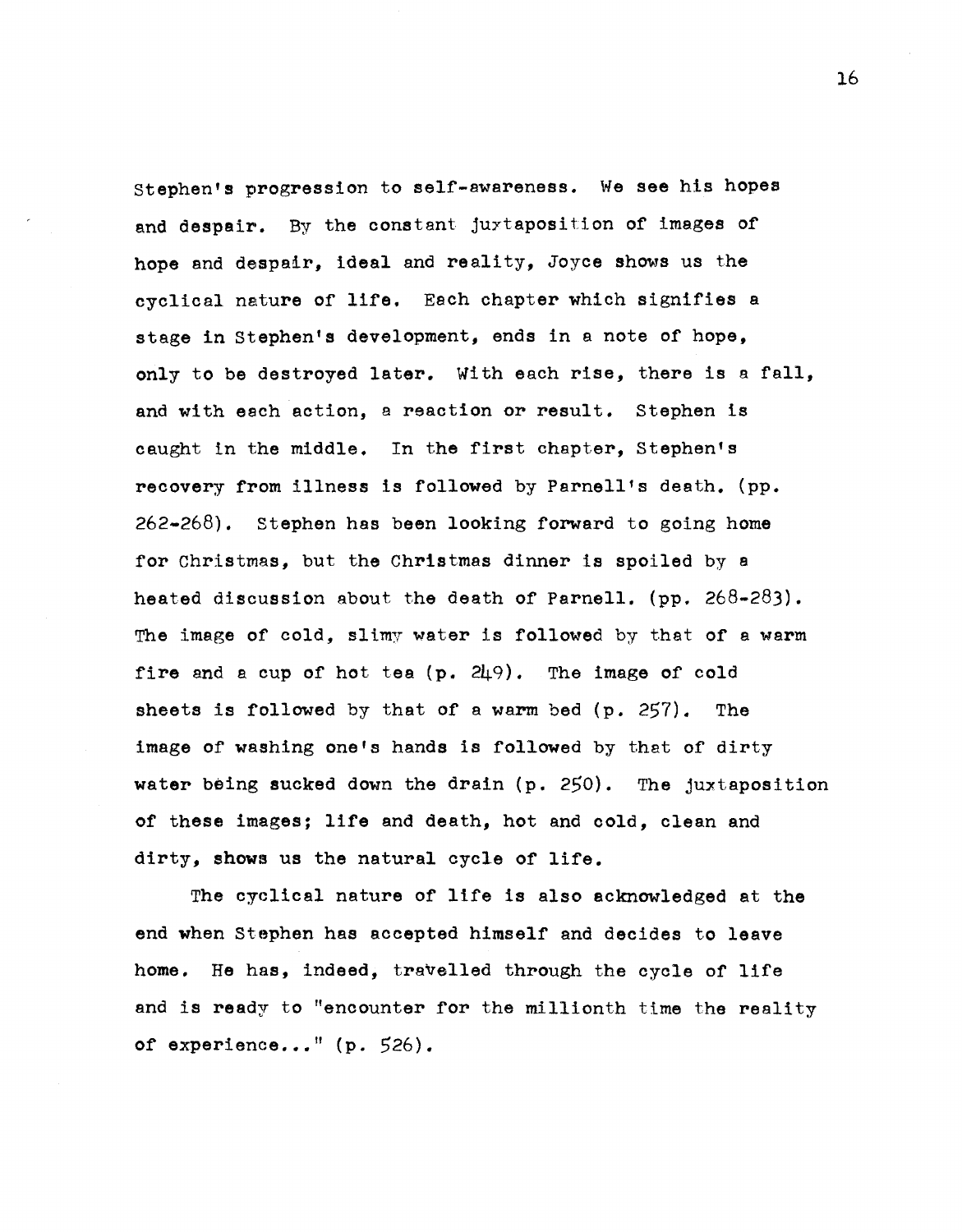# CHAPTER III : ANDRÉ GIDE

La Symphonie Pastorale, written by Andre Gide in 1925, is a tender love story, yet a very tragic one. The main character, a Pastor, is called to a parishoner's house where an old deaf woman has died. There he finds a young blind girl who cannot speak, not because of physical disability, but because she has lived all of her life with the deaf woman. Against his wife's wishes, the Pastor takes the girl into his home to teach her and care for her. The girl, who they named Gertrude, learned quickly from the Pastor and she rejoiced in everything she learned.

A strong bond grew between the Pastor and Gertrude, and it grew, like Aschenbach's love for Tadzio, to be a love something less than innocent. Gertrude finally comes to realize that their love is "outside the laws of  $God.$ "<sup>3</sup> However, as much as Gertrude sees what is happening, the Pastor refuses to see. When it is discovered that his son, Jacques, is also in love with Gertrude, the Pastor sends them both away separately  $-$ - Jacques on a mountaineering expedition and Gertrude to the care of Mll. de la M-.

Gertrude undergoes an operation which restores her sight, and upon seeing the Pastor and his wife, she sees their sin which the Pastor had hidden from her. The guilt overcomes her and she commits suicide.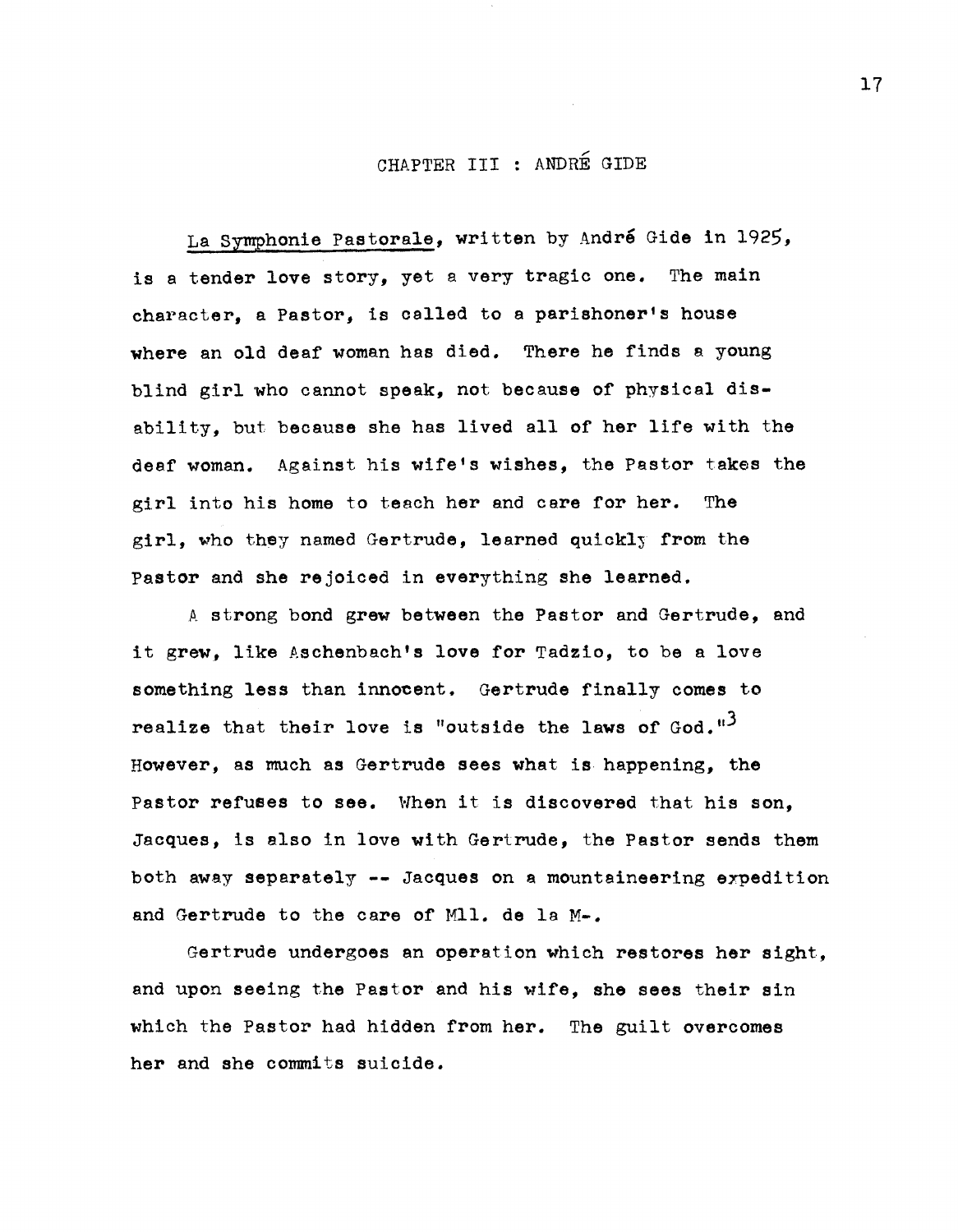What André Gide has done, is to show us, simultaneously, the progression of one character, Gertrude, and the decline of another, the Pastor. Gertrude begins from an almost animal-like existence and progresses in awareness. However, she can only progress so far, because the Pastor prevents her from learning any evil. He teaches her only the harmony of life:

> "If ye were blind ye should have no sin." Sin Is that which darkens the soul **-** which prevents joy. Gertrude's perfect happiness, which shines forth from her whole beirg, comes from the fact that she does not know sin... I will not give her<br>the Epistles of St. Paul, for if, being blind she knows not sin, what is the use<br>of troubling her...  $(p. \; \mu 08)$ . of troubling her...

> Is Gertrude to be tormented with these perplexities? Is the brightness of her sky to be darkened with these clouds? Am I not nearer Christ, do I not keep her nearer to Him, when I teach her, when I let her believe that the only sin is that which hurts the happiness of others or endangers our own? (p. 410).

The irony seems to be that Gertrude "sees" more than the Pastor. Is the Pastor speaking of himself when he says, "It is those who have eyes who cannot see"  $(p \cdot \mu 0\mu)$ ? The Pastor is a tragic fellow whose existence is determined by his family and his religion; and this he views as simply the "method for attaining the life of blessedness"  $(p. 408)$ . The Pastor, though sighted, is the "blind" one in this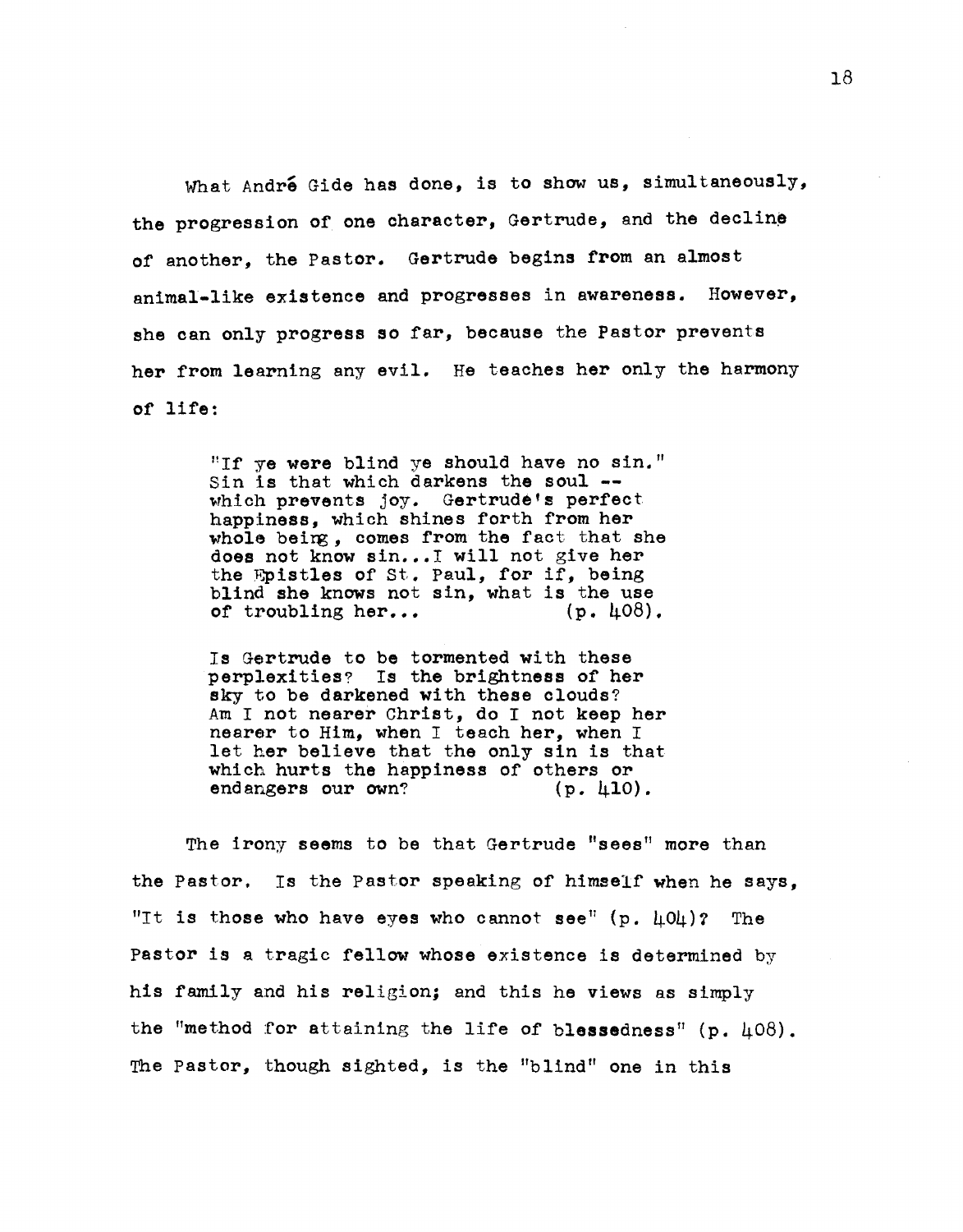story. He does not see his own sin in his love for Gertrude. He refuses to see it as sin and justifies it as charity. He does not see Jacques' development; his progression to self-awareness and his break from his family and religion to become his own individual. He does not see his wife Amelie's heartbreak because she knows of the Pastor's love for Gertrude. He does not even see Gertrude's progression to the awareness that "the world is not as beautiful as you have made out..."  $(p. 414)$ .

Indeed, Gertrude realized much more than the Pastor. And when her sight was restored, she saw "that the place <sup>I</sup> took belonged to another and that it made her unhappy. My crime is that I did not feel it sooner; or rather -- for indeed  $I$  knew it all along  $-$ - that I allowed you to love me in spite of it"  $(p. 420)$ .

Just before her death, Gertrude forced the Pastor to see their sin. She told him of her love for Jacques and that they had both converted to Catholicism. Then she repeated a text of St. Paul's, "For I was alive wi thout the law once; but when the commandment came, sin revived and I died"  $(p. 421)$ .

At the end, the Pastor had to come to recognize the truth. He was forced to see himself as he was. He realized all that he had been blind to, and he saw that his blindness had caused him to lose it all. He no longer had any identi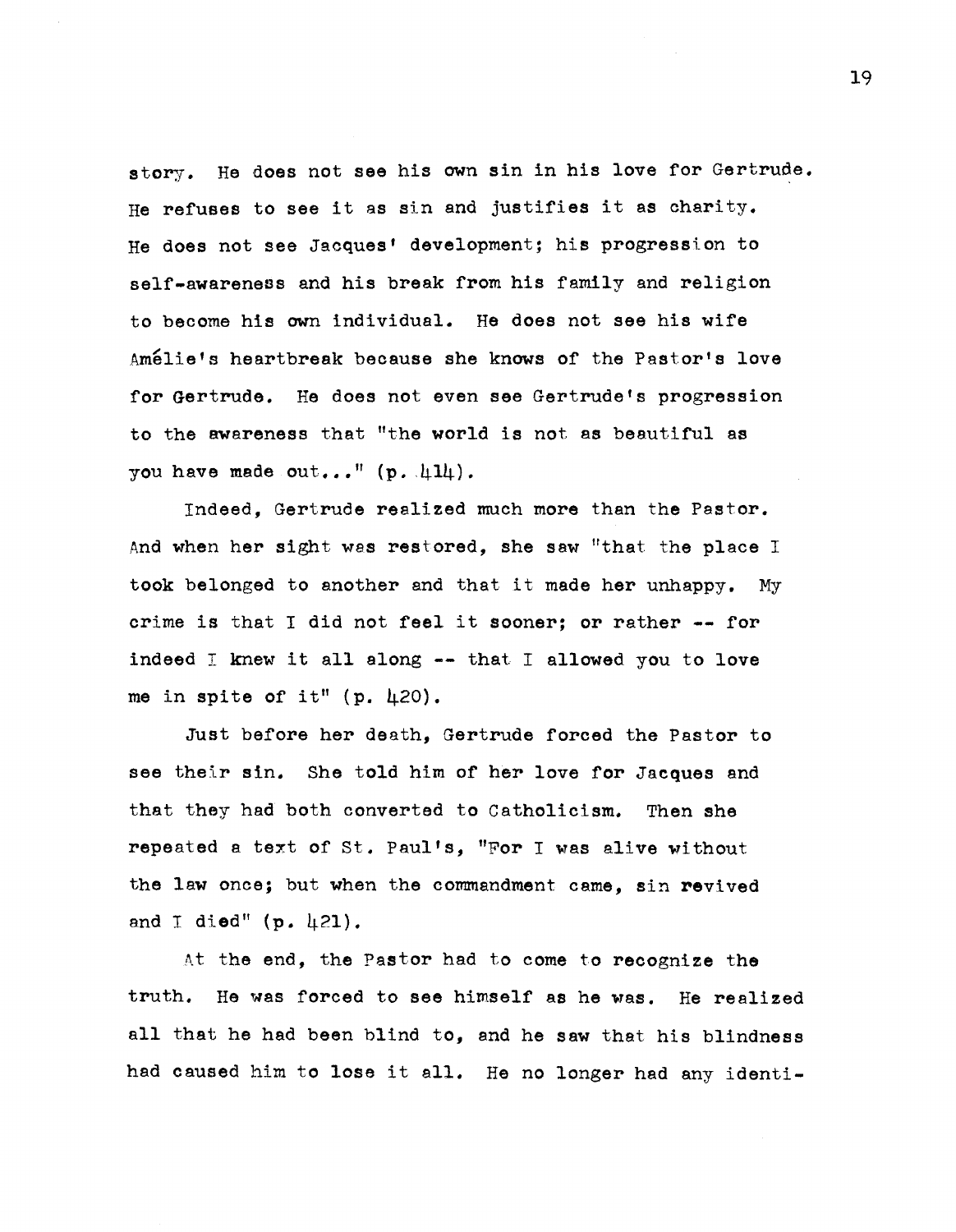fication of himself through religion or his family which he had forsaken. Like Stephen Dedalus, the Pastor had to come to grips with his own existence. He' knew now that sensitivity was all that counted. However, unlike Stephen Dedalus, the Pastor had none; "I would have wept, but I felt my heart more arid than the desert"  $(p. 422)$ . The Pastor at this point is deprived of all hope, of all the things that once mattered, and like Tonio Kroger, he must now live with himself, as he has become.

The character progression in this story is emphasized further by Gide's use of imagery. At the beginning of the story, it is early February and the snow is heavy (p. 375). With the coming of spring and the melting snow, the bond between Gertrude and the Pastor begins to develop  $(p. 387)$ . By springtime, their relationship is in full bloom  $(p. 413)$ . and by the end of spring, the truth of their relationship has been exposed and Gertrude tries to drown herself (p. 418).

The physical progression of the seasons coincides with Gertrude's psychological progression and the growth of her relationship with the Pastor. Ironically though, the Pastor regresses instead of progressing, just as the turn of spring, instead of being a joyous symbol of life and renewal, becomes the forebearer of tragedy and death. The same snow at the beginning of the story melts only to become the icy water in which Gertrude finds her end.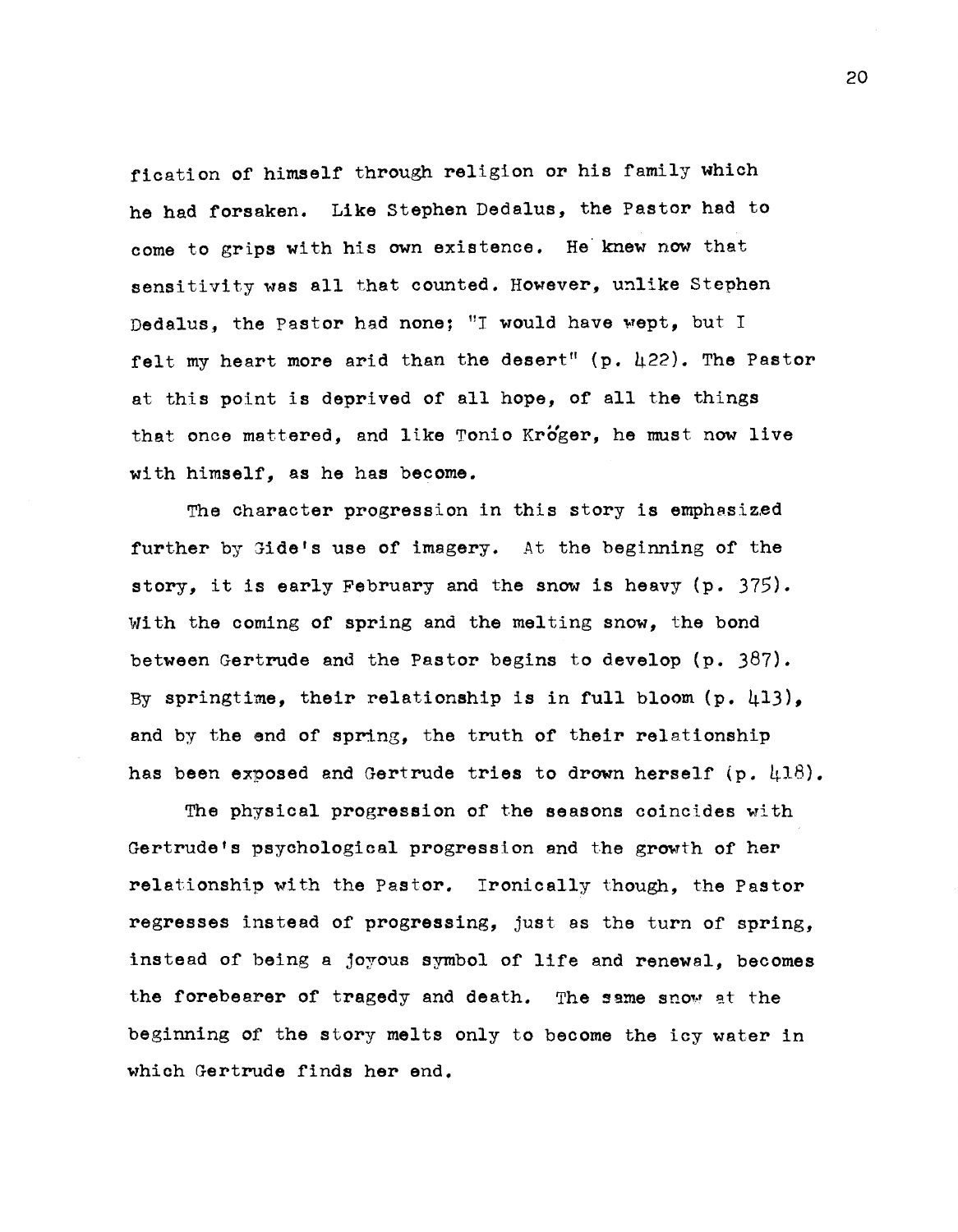CONCLUSION

Through these works which we have examined, Tonio Kroger, Death in Venice, A Portrait of the Artist as a Young Man, and La symphonie Pastorale, we have seen how four different characters have dealt with self-awareness and self-acceptance. Tonio Kröger, in Tonio Kröger, by Thomas Mann, and Gustave von Aschenbach, in Death in Venice, also by Thomas Mann, both sought self-awareness through an ideal. Both were artists and their ideals, therefore, were the perfection of their art form. Unfortunately, they both displaced that ideal into the form of other people, making that ideal unattainable. Tonio could never be like Hans and lnge because he was who he was. Since his ideal was, therefore, impossible to attain, he had to accept who he was, to simply resign himself to be who he was, and to know he could never be any other way. Aschenbach searched for an ideal equally as hopeless  $-$ - the love of young Tadzio. He knew, as Tonio did, that this goal was unnatural and impossible, and he accepted that fact. Yet he continued to strive for it, knowing he could not be fulfilled, even unto his death.

Stephen Dedalus, in A Portrait of the Artist as a Young Man. by James Joyce, sought self-awareness in several ways. He tried scholastics, love, sin, religion and art, constantly questioning himself, his values, and all the world about him. Through these experiences, he came to understand and accept who he was  $-$  he was an artist. But he could not express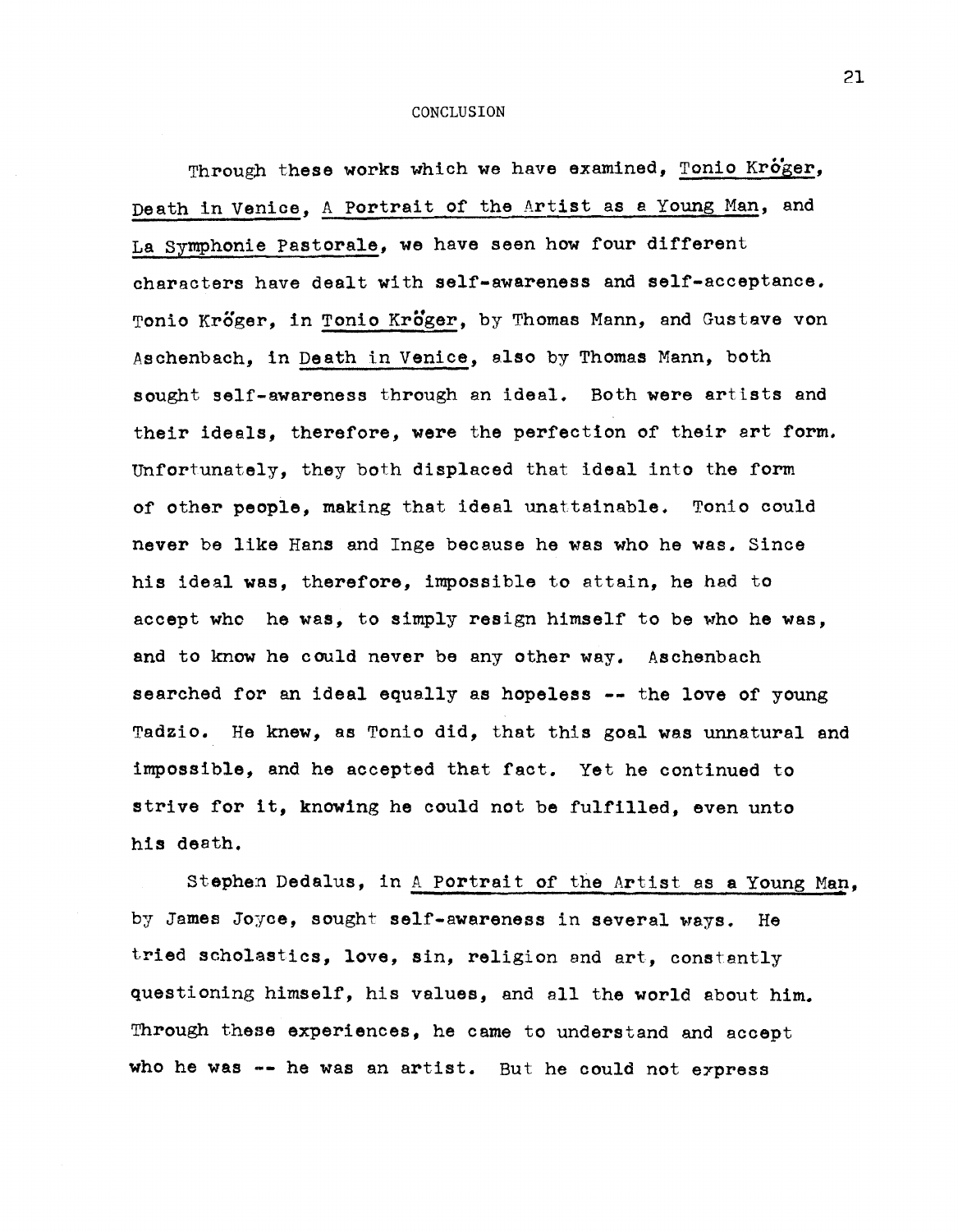himself freely where he was, and set off unafraid, searching for new experiences.

The Pastor, in La Symphonie Pastorale, by André Gide, refused to acoept who he was and what he was doing. Instead of accepting it, he denied it or justified his actions. Finally, faoed with the destruction he had caused and the losses he had sustained, the Pastor was forced to see himself as he had become. Like Tonio and Asohenbach, he was resigned from that point on, to accept his actions and live with himself.

We have seen the progression of these characters through the drama of human aotion and the harmony of action. We heve followed each character in his progression toward selfawareness by witnessing through the author, his experiences and feelings. These experiences and feelings have been emphasized and reinforced by the clever use of imagery and irony. By these methods, Thomas Mann, James Joyce, and André Gide have shown us how man searches to fulfill the quest of self.

As man reaches self-awareness, he may deal with it in several ways. Like Stephen Dedalus, he may be realistio, acoepting what he finds and making any necessary changes to live his life confident and secure in who and what he is. Or, like Tonio Kröger, he may resign himself to live, or like Aschenbach, die, unfulfilled. Han may even, like the Pastor, avoid it for awhile, but man must always reach one conclusion.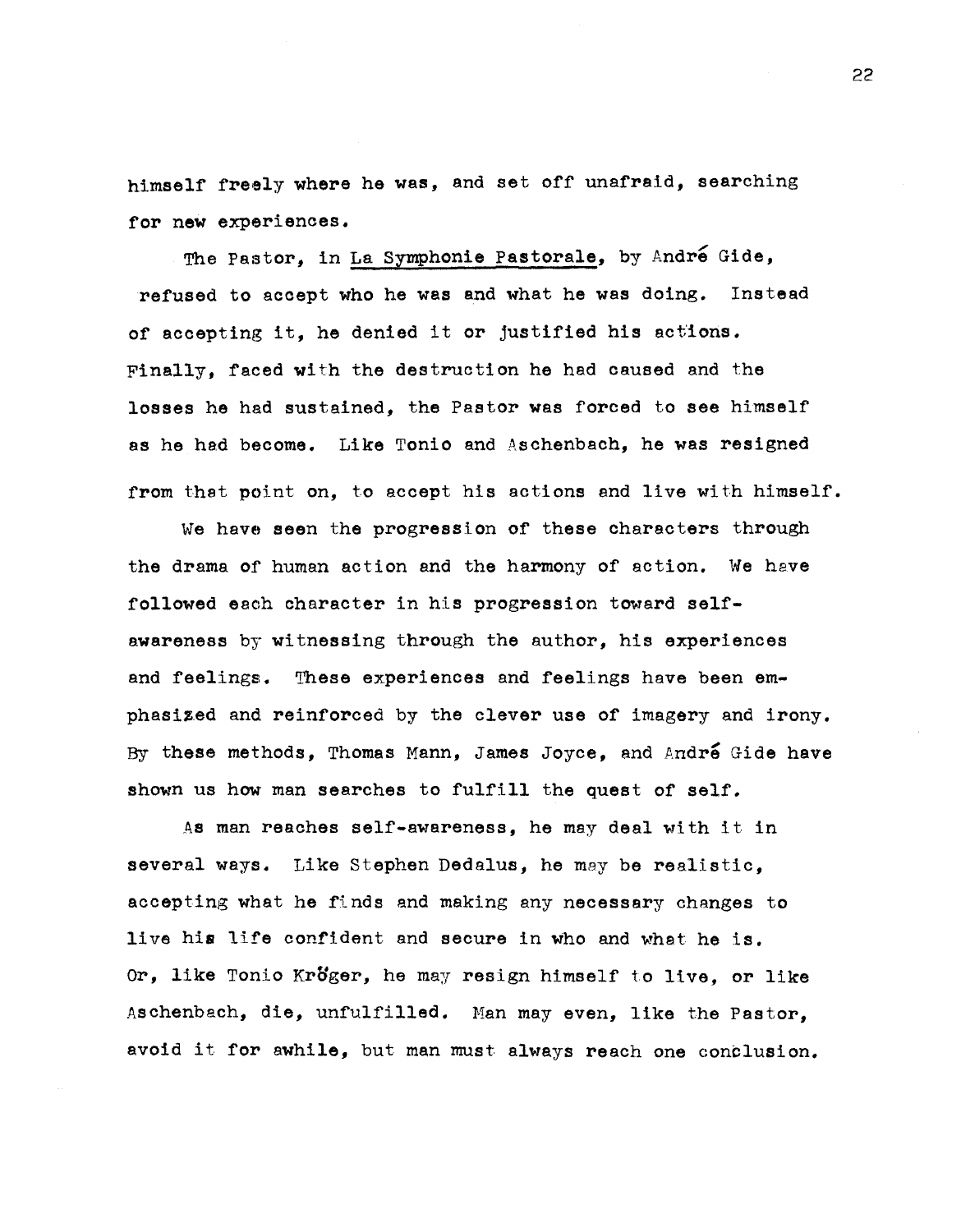And that is that, in the end, man must come to grips with his existence. At the final count, we are who we are, and must learn to accept ourselves and either change what we do not like, or resign ourselves to live, and die, unfulfilled.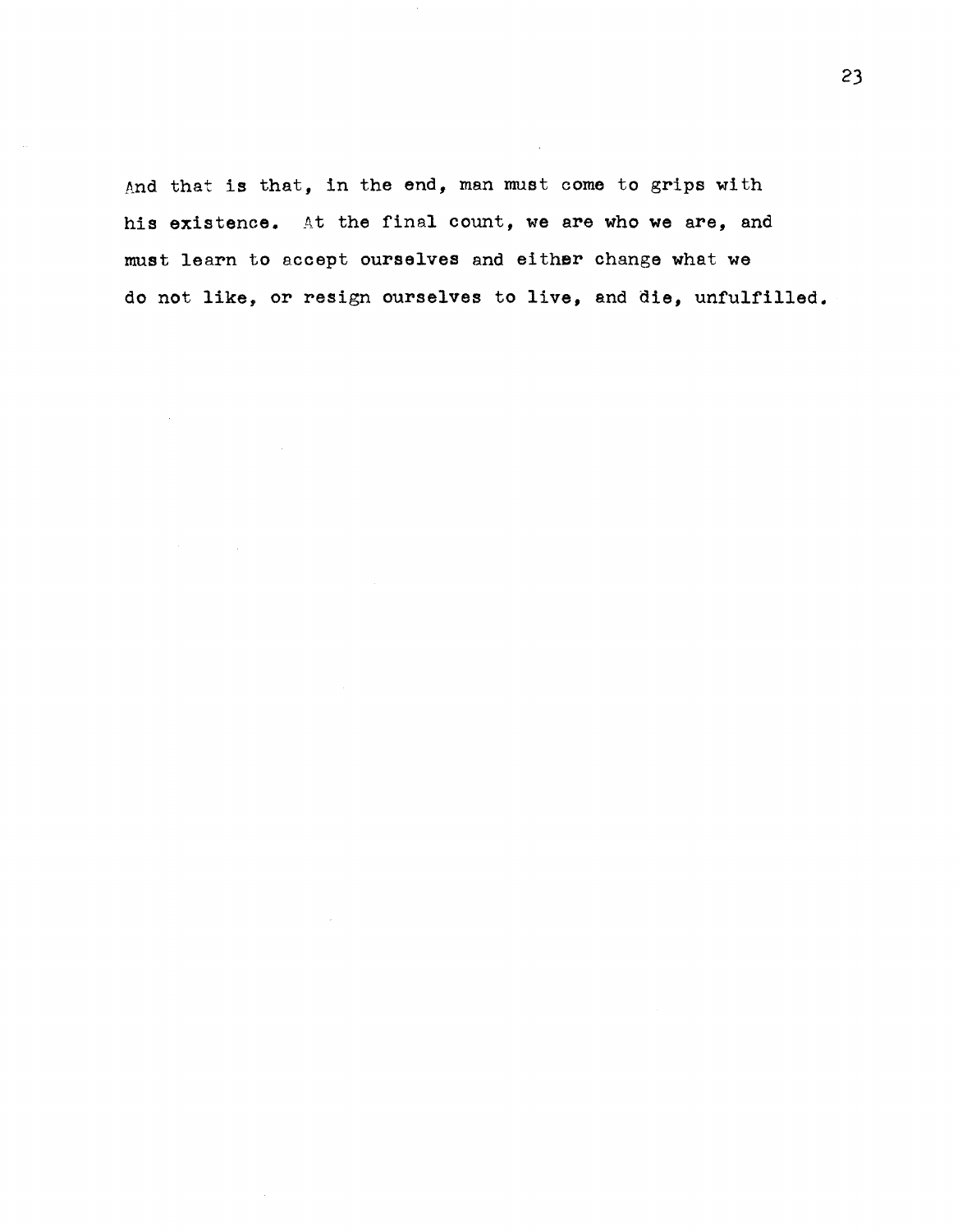### FOOTNOTES

- 1. Mann, Thomas. The Thomas Mann Reader. Edited by Joseph W. Angell. Translated by H.J. Lowe-Porter. New York: Knopf, 1960.(All subsequent references in the teyt correspond to this edition and translation.)
- 2. Joyce, James. The Portable James Joyce. Edited and transdoyce, sames. The fortable sames soyce. Edited and lated by Harry Levin. New York: Viking, 1965. (All subsequent references in the text correspond to this edition and translation.)
- 3. Gide, André. Ten Modern Short Novels. Edited and translated by Leo Hamalian and Edmond L. Volpe. New York: G.P. Putnam, 1958. (All subsequent references in the text correspond to this edition and translation.)